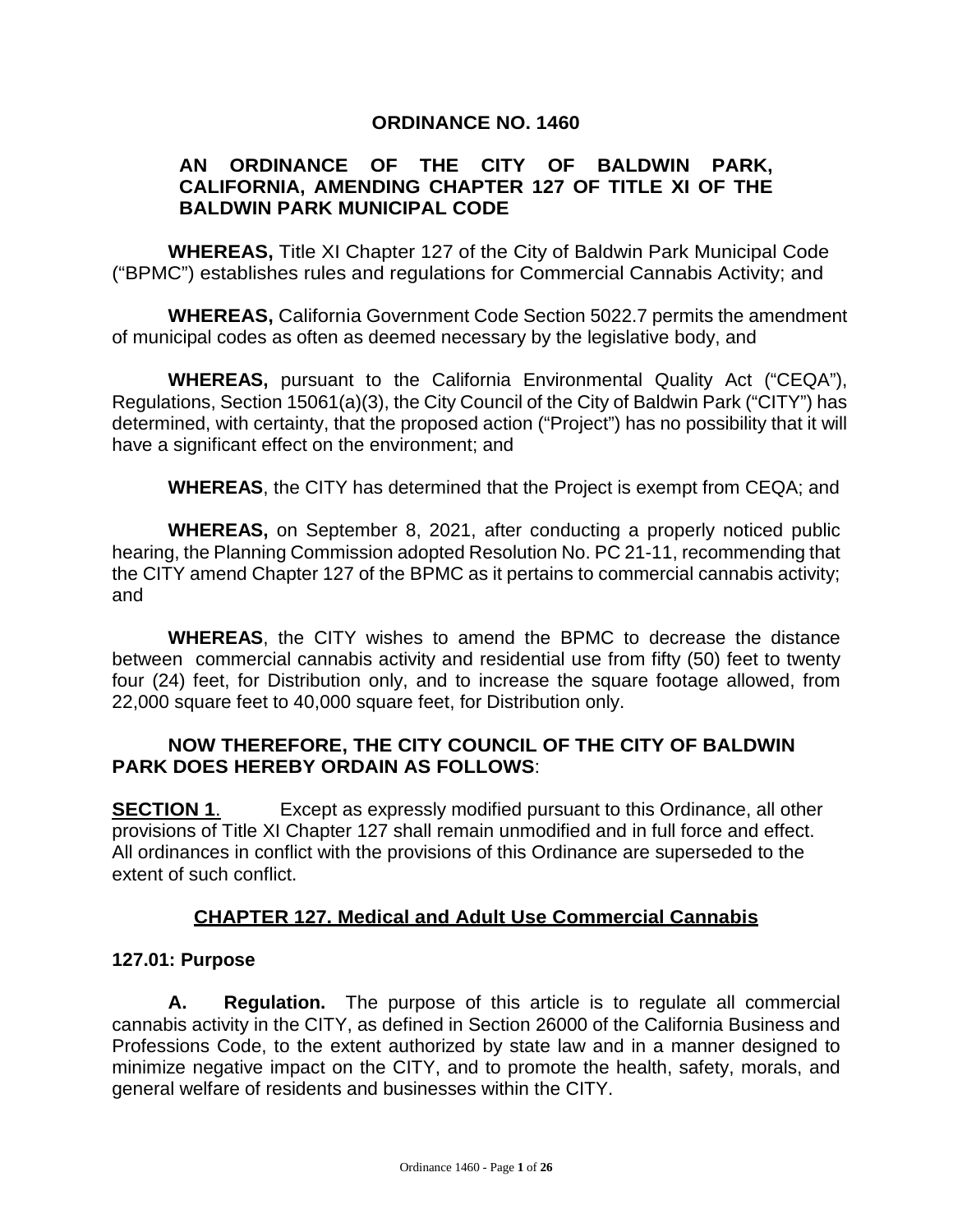**B. Specific Authority**. This article is further adopted and established pursuant to the specific authority granted to the CITY in Section 7 of Article XI of the California Constitution and Section 26000 of the California Business and Professions Code. These regulations shall govern all commercial cannabis activity that occurs within the jurisdiction of the CITY.

#### **127.02: Definitions**

Unless otherwise defined herein, the terms in this article shall have the same meaning as set forth in the MAUCRSA ("Medicinal and Adult-Use Cannabis Regulation and Safety Act") and any rules promulgated under it. In addition, the following terms shall be defined as follows:

**A.** "Adult-Use Cannabis" means the use of cannabis for recreational purposes as distinguished from cannabis for medicinal purposes.

**B.** "Adult-Use Cannabis Licensee" has the same meaning as that term "Alicensee" as defined by Section 26001(f) of the California Business and Professions Code.

**C.** "Applicant" has the same meaning as that terms is defined by Section 26001(c) of the California Business and Professions Code.

**D.** "Cannabis" has the same meaning as that terms is defined by Section 26001(f) of the California Business and Professions Code.

**E.** "CITY" means the City of Baldwin Park, California.

**F.** "Chief Executive Officer" shall mean the Chief Executive Officer of the CITY or a duly authorized designee.

**G.** "Code" means the Baldwin Park Municipal Code or the BPMC.

**H.** ''Commercial Cannabis Activity" has the same meaning as that term is defined by Section 26001(k) of the California Business and Professions Code, including the exclusion in Section 19319 of the California Business and Professions Code.

**I.** ''Cultivation Site" has the same meaning as that term is defined by Section 26001(m) of the California Business and Professions Code.

**J.** "Day-Care" means any child day care facility other than a family day care home and includes infant centers, preschools, extended day care facilities, and schoolage childcare centers.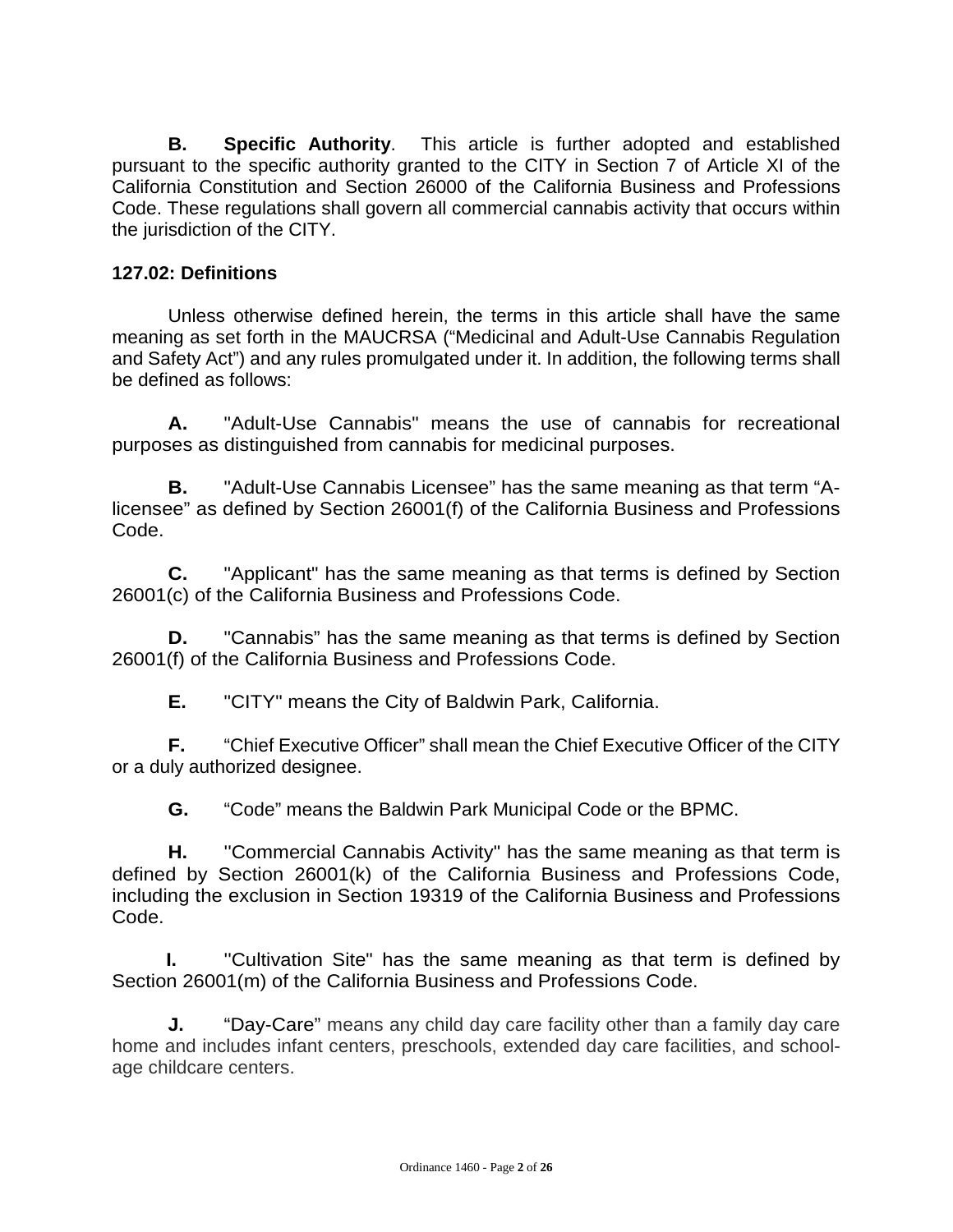**K.** "Development Agreement" means a development agreement between the CITY and any Person(s) having legal or equitable interest in real property for the development of the property as provided in this Chapter, and pursuant to California Government Code Section 65864, *et seq.*

**L.** "Distribution" has the same meaning as that term is defined by Section 26001(r) of the California Business and Professions Code.

**M.** "Dwelling Unit" means any building or portion thereof designed for living and sleeping purposes that contains independent cooking and sanitation facilities.

**N.** "Enclosed Locked Structure," means a structure that (1) does not allow for the visibility of the interior from the outside; (2) is secured with a non-residential lock; (3) is completely surrounded on all sides by a wall (i.e., fully enclosed); and (4) is roofed. Enclosed locked structures may include greenhouses, provided that only the roof of the greenhouse is made of transparent glass. All enclosed locked structures shall comply with the city and state building code, city and state fire code, and all other applicable laws.

**O.** "Good Cause" for purposes of denying an initial license under this chapter, for revoking a permit, or for denying a permit renewal or reinstatement, means at least one of the following:

1. The Applicant has not obtained approval by the CITY of a development agreement setting forth the general terms for the operation of a business under this chapter or a Licensee breaches the terms of an applicable development agreement.

2. The Applicant or Licensee has violated any of the terms, conditions or provisions of this chapter, state law, any regulations promulgated under state law, any applicable local rules and regulations, or any special terms or conditions placed upon its State License, local license, or permit;

3. The licensed premises has been or is operating in a manner that adversely affects the public health, safety, or welfare of the immediate neighborhood in which the establishment is located;

4. The applicant or licensee has knowingly made false statements, misrepresentations or material omissions on an application form, renewal form, or any other document submitted to the city;

5. The applicant or licensee's criminal history does not indicate that the applicant or licensee is of good moral character; or the applicant or licensee has been convicted of an offense that is substantially related to the qualifications, functions, or duties of the business or profession for which the application is made, except that, if the local licensing authority has issued a local license to the applicant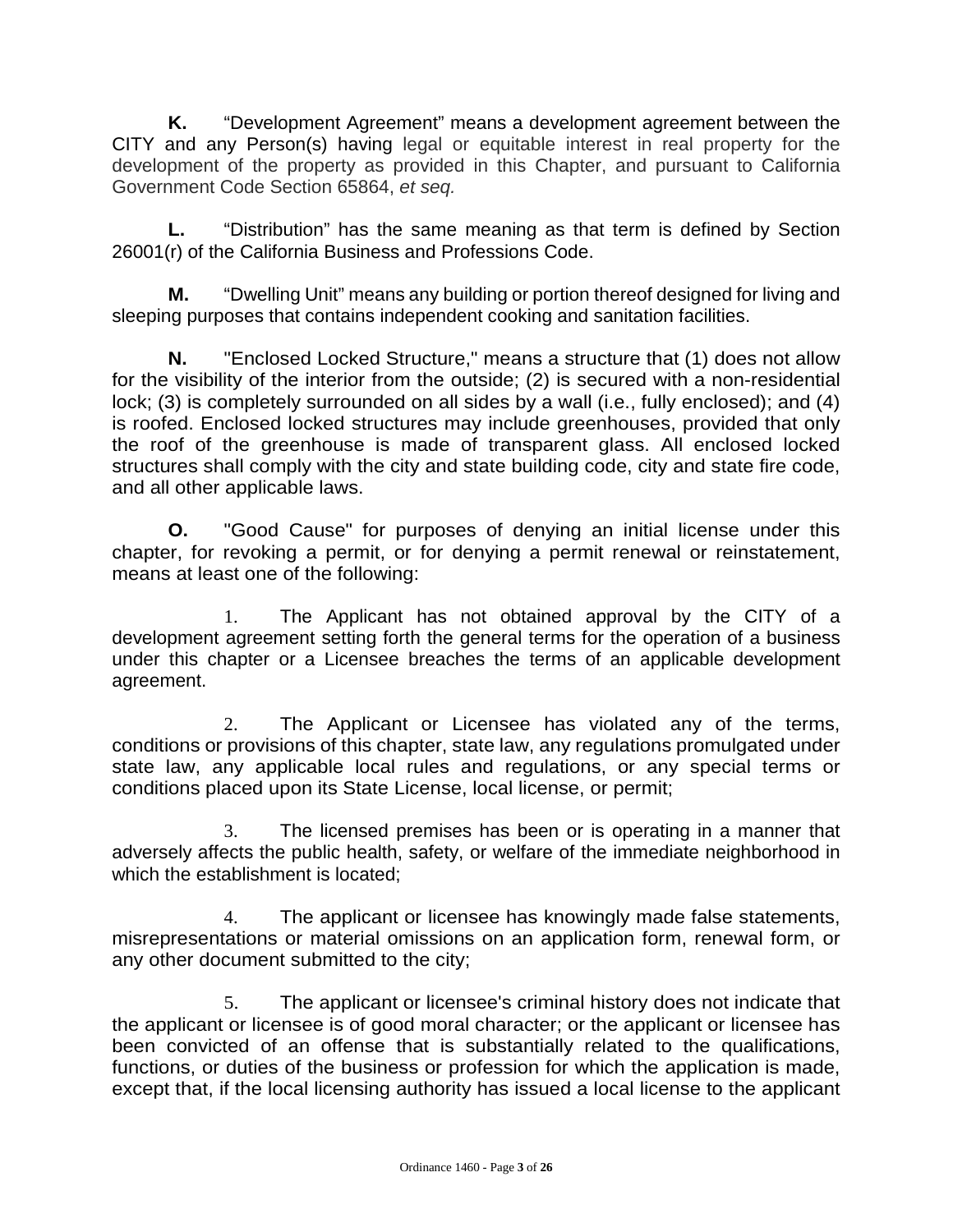or licensee, the City shall not consider any criminal history of the applicant or licensee that was disclosed to or discovered by the local licensing authority prior to the issuance of the local license and is confirmed by the applicant. For any criminal history that was not disclosed to or discovered by the local licensing authority prior to the issuance of the local license or that arose after the issuance of the local license, the City shall conduct a thorough review of the nature of the crime, conviction, circumstances, and evidence of rehabilitation of the applicant or licensee, and shall evaluate the suitability of the applicant or licensee to be issued a permit based on the evidence found through the review. In determining which offenses are substantially related to the qualifications, functions, or duties of the business or profession for which the application is made, the City shall consider the factors as set forth in Section 26057(b)(4) of the California Business and Professions Code;

6. The applicant or licensee is employing or allowing to volunteer any person whose criminal history indicates that person is not of good moral character;

7. The applicant or licensee fails to allow inspection of the security recordings, activity logs, or business records of the licensed premises by city officials; or

8. An applicant or licensee is a licensed physician providing written recommendations to patients for cannabis.

**P.** "Good Moral Character" means having a personal history that demonstrates the propensity to serve the public in the licensed area in a manner that reflects openness, honesty, fairness, and respect for the rights of others and for the law. In determining good moral character, the following standards shall apply:

l. A judgment of guilt in a criminal prosecution or a judgment in a civil action shall not be used, in and of itself, as proof of an individual's lack of good moral character. Such judgment may be used as evidence in the determination, and when so used the individual shall be notified and shall be permitted to rebut the evidence by showing that at the current time, he or she has the ability to, and is likely to serve the public in a fair, honest, and open manner, that he or she is rehabilitated, or that the substance of the former offense is not substantially related to the occupation or profession for which he or she seeks to be licensed.

2. Notwithstanding Chapter 2 of Division 1.5 of the California Business and Professions Code, a prior conviction where the sentence, including any term of probation, incarceration, or supervised release is completed for possession of, possession for sale, sale, manufacture, transportation, or cultivation of a controlled substance, is not considered substantially related, and shall not be the sole ground for denial of a local license, except that any of the following convictions shall be deemed substantially related and may be the sole grounds for denying a local license or permit: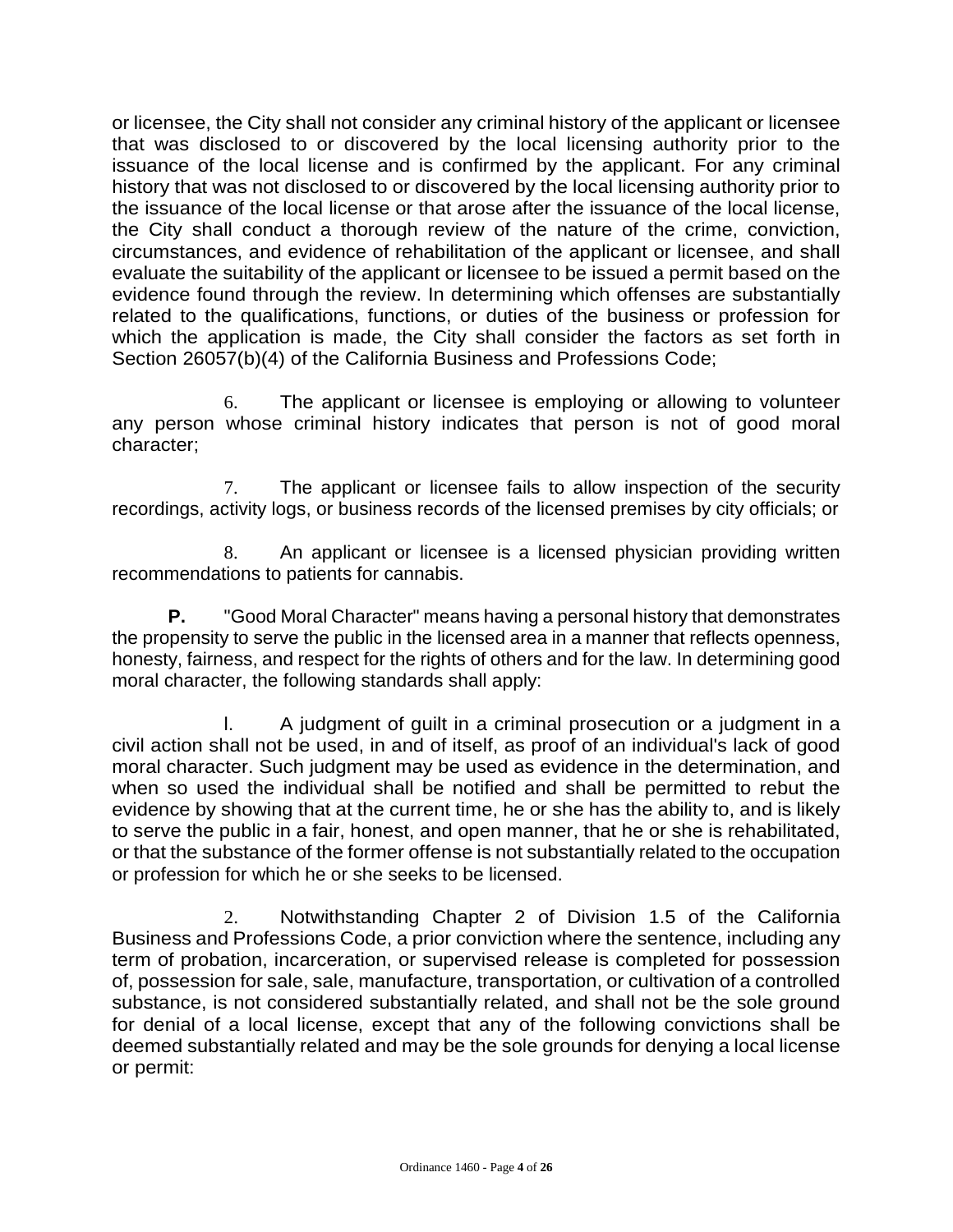a. A felony conviction for hiring, employing, or using a minor in transporting, carrying, selling, giving away, preparing for sale, or peddling, any controlled substance; or

b. A felony conviction for selling, offering to sell, furnishing, offering to furnish, administering, or giving any controlled substance to a minor; or

c. A felony conviction for drug trafficking with enhancements pursuant to Section 11370.4 or 11379.8 of the California Health and Safety Code.

d. Conviction for any controlled substance felony subsequent to issuance of a permit shall be grounds for revocation of a permit or denial of the renewal of a permit.

**Q.** "Immature Marijuana Plant" means a marijuana plant, whether male or female, that has not yet flowered and that does not yet have buds that are readily observed by unaided visual examination. This is distinguished from a "mature" plant, which has flowered and has buds.

**R**. "Licensed Premises" means the designated area on a single or immediately adjoining parcel(s) as identified by valid street address and Assessor Parcel Number, specified in an application for a permit under this chapter, which is owned or in possession of the applicant or licensee and within which the applicant or licensee is applying for authorization to cultivate, manufacture, distribute, test, or is applying for multiple permitted uses, in accordance with the provisions of this chapter, the MAUCRSA, any development agreement approved by city council, and any rules adopted pursuant thereto.

**S**. "Licensee" means a person who has been issued a commercial cannabis business permit under this Chapter for a Licensed Premises.

**T.** "Limited Access Area" means a building, room, or other area that is part of the licensed premises, whose access is limited to certain authorized persons.

**U.** "Local License" means "License" means a license issued by the CITY under this Chapter. includes both an A-license and an M-license, as well as a testing laboratory license.

**V.** "Manufacture" means to compound, blend, extract, infuse, or otherwise make or prepare a cannabis product.

**W**. "Manufacturer" means a licensee that conducts the production, preparation, propagation, or compounding of cannabis or cannabis products either directly or indirectly or by extraction methods, or independently by means of chemical synthesis, or by a combination of extraction and chemical synthesis at a fixed location that packages or repackages cannabis or cannabis products or labels or relabels its container.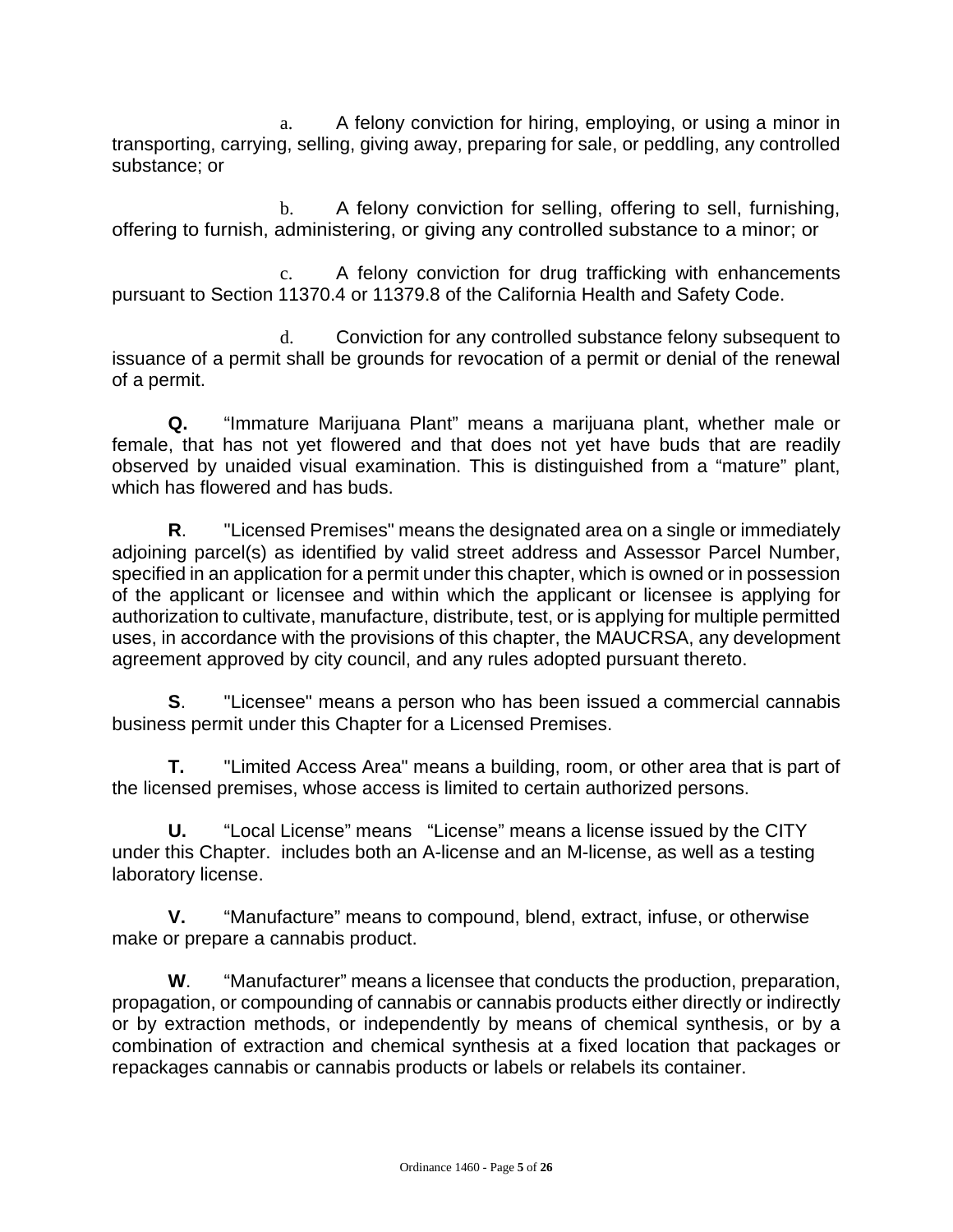**X**. "Medicinal Cannabis" has the same meaning as that term is defined by Section 26001(ai) of the California Business and Professions Code.

**Y**. "Medical Cannabis Business" means any person engaged in commercial cannabis activity.

**Z**. "Medicinal and Adult-Use Cannabis Regulation and Safety Act" or "MAUCRSA" means Division 10 of the California Business and Professions Code

**AA**. "Outdoors" means any location within the city that is not within an enclosed structure.

**BB**. "Owner" means any of the following, pursuant to Section 26001(al) of the California Business and Professions Code:

- 1. A person or persons with an aggregate ownership interest of one (1) percent or more in the Entity applying for a license or a licensee, unless the interest is solely a security, lien, or encumbrance.
- 2. The Chief Executive Officer of a nonprofit or other entity.
- 3. A member of the board of directors of a nonprofit.
- 4. An individual who will be participating in the direction, control, or management of the person applying for a license.

**CC.** "Person" or "Persons" has the same meaning as that term is defined by Section 26001(an) of the California Business and Professions Code.

**DD. "**Permit" means a "cannabis permit" that authorizes an entity to conduct commercial cannabis activity under this chapter.

**EE. "**Physician," as used in this chapter, shall mean an individual who possesses a license in good standing to practice medicine or osteopathy from the state of California.

**FF**. "State Law(s)" means and include California Health and Safety Code Section 11362.5 (Compassionate Use Act of 1996); California Health and Safety Code Sections 11362.7 to 11362.83 (Medical Marijuana Program Act); the California Attorney General's Guidelines for the Security and Non-Diversion of Marijuana Grown for Medical Use issued in August, 2008, as such guidelines may be revised from time to time by action of the Attorney General; MAUCRSA, and all other applicable laws of the state of California.

**GG.** "State License" has the same meaning as that term is defined by Section 26001(z) of the California Business and Professions Code.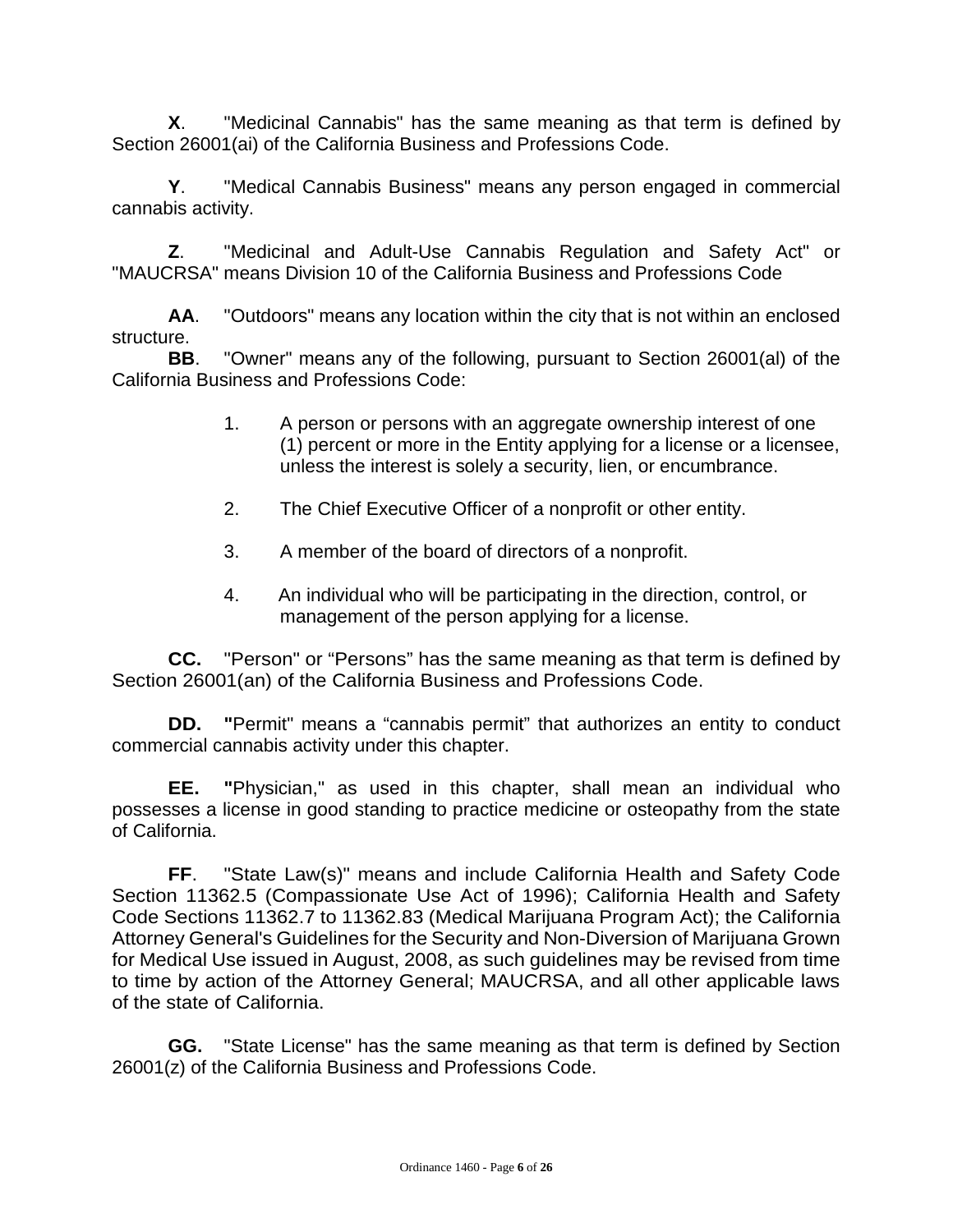**HH**. "State Licensing Authority" shall mean the Bureau of Cannabis Control within the State Department of Consumer Affairs, the State Department of Public Health, State Department of Food and Agriculture, or any other state agency responsible for the issuance, renewal, or reinstatement of a State license issued pursuant to Division 10 of the California Business and Professions Code or any state agency authorized to take disciplinary action against such local license.

**II**. "Written Documentation" shall have the meaning set forth in Section l 1362.7(i) of the California Health and Safety Code.

**JJ**. "Youth Center" means any public or private facility that is primarily used to host social activities for minors, including, but not limited to, social service teenage club facilities, video arcades, or similar amusement park facilities.

## **127.03: Relationship to Other Laws**

Except as otherwise specifically provided herein, this chapter incorporates the requirements and procedures set forth in Division 10 (commencing with Section 26000) of the California Business and Professions Code. In the event of a conflict between the provisions of this chapter and state statutes or regulations, State law shall control.

## **127.04: Outdoor Cultivation**

It is hereby declared to be unlawful, a public nuisance, and a violation of this Chapter for any person owning, leasing, occupying, or having charge or possession of any parcel within any zoning district in the CITY to use or allow such premises to be used for the outdoor cultivation of cannabis plants.

## **127.05: Permitted Use**

**A. Permit Required.** Commercial Cannabis Activity shall only be permitted to operate in the CITY pursuant to the issuance of a Permit approved by the City Council or staff designee and a business license issued by the CITY in accordance with the criteria and procedures set forth in Chapter 127 of this Code and in compliance with the BPMC. No land-use entitlement, permit (including building permit) approval, site plan, certificate of occupancy, zoning clearance, or other land-use authorization for a commercial cannabis activity shall be granted or permitted unless it complies with the provisions of this chapter and the applicable building standards and the BPMC. If there is a conflict between the requirements of another chapter and this chapter, the requirements of this Chapter 127 prevail.

**B. Strict Compliance.** All Persons who are engaged in or who are attempting to engage in Commercial Cannabis Activity in any form shall do so only in strict compliance with the terms, conditions, and restrictions of the MAUCRSA, the provisions of this Chapter 127, and all other applicable State and CITY laws.

**C. Chief Executive Officer Authorized**. The Chief Executive Officer is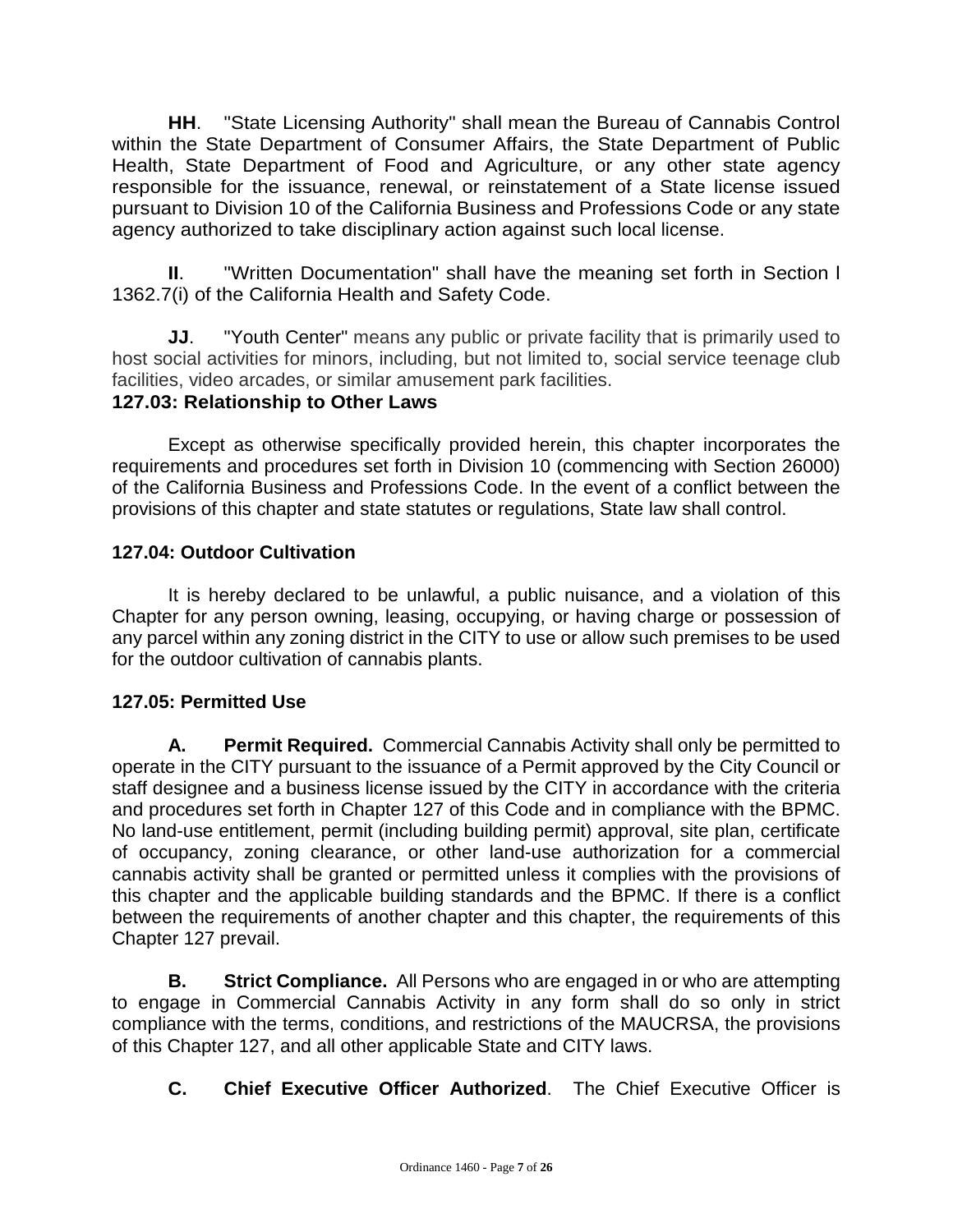authorized to establish policies and procedures consistent with the intent and spirit of this Chapter concerning the applications, the application process, the information required of Applicants, the application procedures and the administration and procedures to be used and followed in the application and process.

#### **127.06: Development Agreement Required**

Prior to operating in the CITY, as a condition of issuance of a Permit, the Applicant shall enter into a Development Agreement with the CITY setting forth the terms and conditions under which the facility will operate that is in addition to the requirements of this Chapter, including, but not limited to, public outreach and education, community service, payment of fees and other charges as mutually agreed upon, approval of architectural plans (including site plan, floor plan, and elevation, to conform with manufacturing uses under the BPMC), and such other terms and conditions that will protect and promote the public health, safety, and welfare of all persons in the CITY.

#### **127.07: Permitted Zones-Distance and Other Conditions for Approval**

No more than 25 (twenty-five) Permits, each with a maximum of 22,000 square feet of permitted Commercial Cannabis Activity may be allowed, maintained, or operated in the CITY at any time. If there is a conflict between the requirements of this chapter and any other chapter, the requirements of this Chapter shall prevail. Except that, for Distribution only, the maximum square feet shall be increased from 22,000 square feet to 40,000, square feet.

#### **A. Manufacturing Sites.**

1. No Manufacturing shall be located within 600 feet of a school, Day-Care, or youth center, or within 50 feet of a dwelling unit within a residential zone, pursuant to section E of this Code; except when exclusively manufacturing food and/or edible cannabis products and no other products, and no extraction of cannabis or cannabis products is taking place on the premises, the distance will be as specified in section 2 below.

2. Manufacturing of edible cannabis products and no other products, and where no on-site extraction occurs, shall not be located within 600 feet of a school, Day-Care, or youth center, and shall not be located within 25 feet of a dwelling unit within a residential zone, pursuant to Section E of this Code.

3. Subject to the distance and other requirements of this chapter and the Code, a Licensed Premises may only be a property within the Industrial (I) or the Industrial-Commercial (I-C) zones, and following the application for and granting of a development agreement by the CITY and a business permit in accordance with this Chapter. The proposed use shall comply with the minimum requirements set forth in this Chapter for distance separations between specific land uses.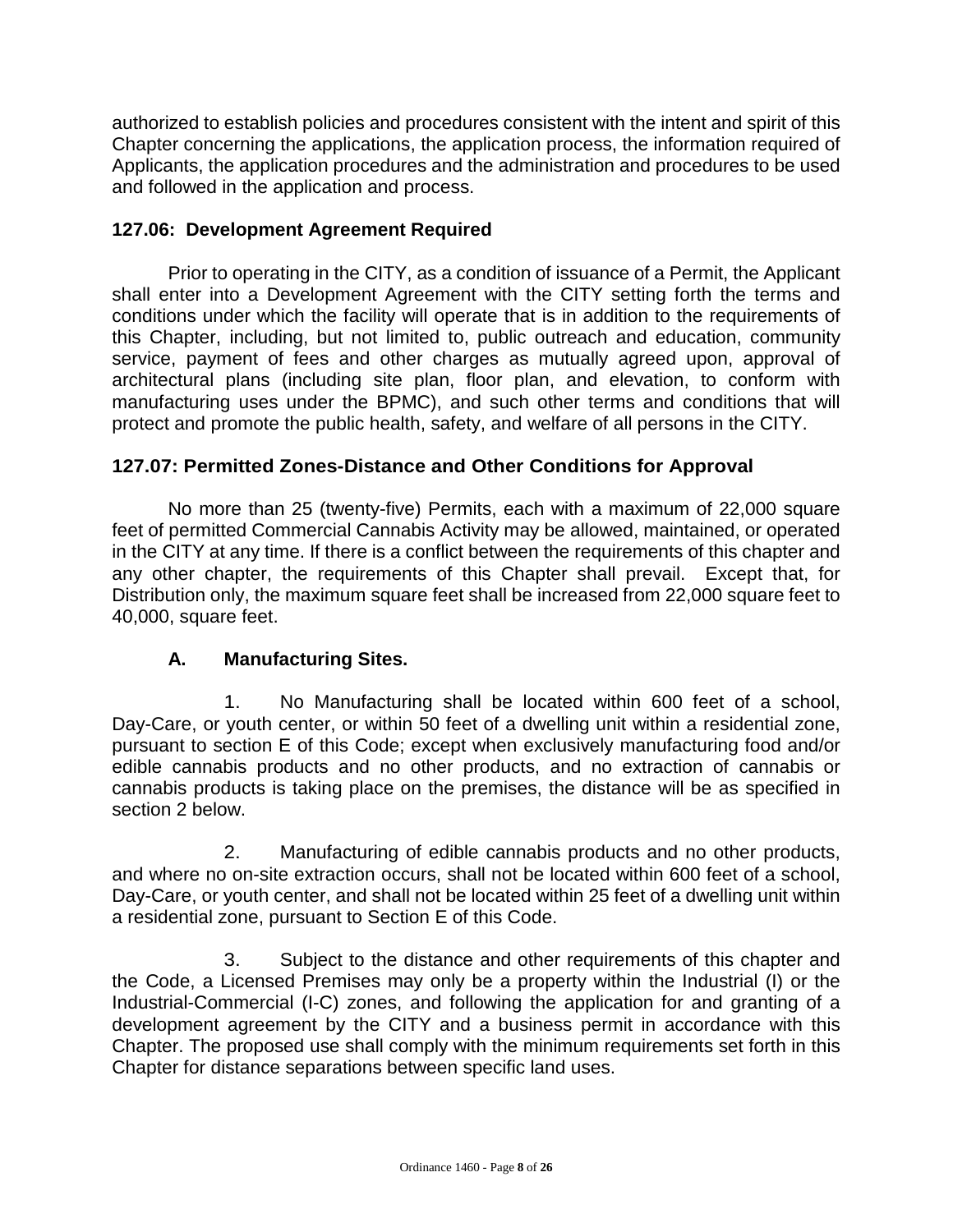4. All Manufacturing of cannabis shall occur in an enclosed structure.

5. Licensed Premises for Manufacturing shall not exceed the 22,000 square feet maximum authorized pursuant to the controlling development agreement.

6. From a public right-of-way, there should be no exterior evidence of the manufacturing of cannabis or manufactured cannabis products except for any signage authorized by this Code.

7. All Licensed Premises shall comply with the CITY's lighting standards including, without limitation, fixture type, wattage, illumination levels, shielding, and secure the necessary approvals and permits as needed.

8. All windows on the Licensed Premises of the manufacturing site shall be appropriately secured and all cannabis securely stored.

9. All operations conducted on the Licensed Premises, and all equipment used therein must be in compliance with all applicable state and local laws, including all building, electrical, and fire codes.

10. If hazardous materials, flammable gas, flammable liquefied gas, flammable and combustible liquids, or other flammable material, as those terms are defined in the Los Angeles County Code, Title 32, Fire Code ("CFC") Section 202, are to be used in the processing of medical cannabis or adult use, then the provisions of CFC Section 407 shall be applicable where hazardous materials subject to permits under CFC Section 50 (Hazardous Materials) are located on the licensed premises.

11. Storage, use, and handling of compressed gases in compressed gas containers, cylinders, tanks, and systems shall comply with CFC Chapter 53. Partially full compressed gas containers, cylinders or tanks containing residual gases shall be considered as full for the purposes of the controls required. Compressed gases classified as hazardous materials shall also comply with CFC Chapter 50 for general requirements and CFC Chapter 53 addressing specific hazards, including CFC Chapter 58 (Flammable Gases), CFC Chapter 60 (Highly Toxic and Toxic Materials), CFC Chapter 63 (Oxidizers, Oxidizing Gases and Oxidizing Cryogenic Fluids) and CFC Chapter 64 (Pyrophoric Materials). A manufacturer shall prevent, control, and mitigate of dangerous conditions related to storage, use, dispensing, mixing, and handling of flammable and combustible liquids shall be in accordance with CFC Chapters 50 and 57.

12. Licensed Premises are permitted under this Chapter under a Group F-1 (Factory Industrial Moderate-Hazard) Occupancy under the Fire Code. All new construction shall be fire sprinkled per the Fire Code. For manufacturing sites that will be sited in an existing structure, an automatic sprinkler system shall be provided throughout all buildings containing a Group F-1 occupancy where one of the following conditions exists: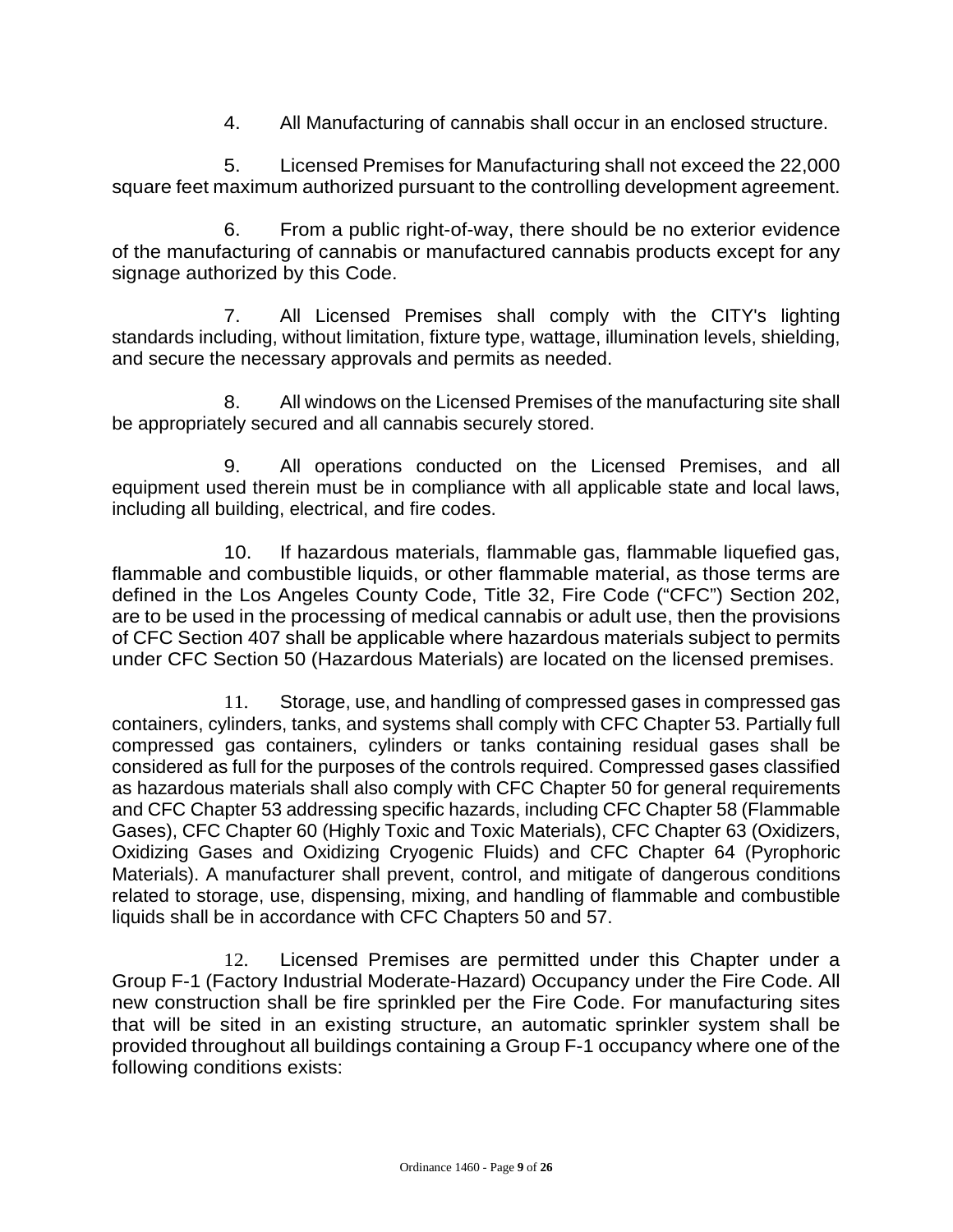a. A Group F-1 fire area exceeds 12,000 square feet.

b. A Group F-1 fire area is located more than three stories above grade plane.

> c. The combined area of all Group F-1 fire areas on all floors, including any mezzanines, exceeds 22,000 square feet.

13. Suitability of the proposed. All licensed facilities shall have air scrubbers or a filtration system capable of eliminating odors from escaping the building.

14. The manufacture, distribution, and transportation of edible cannabis products shall be conducted in a manner that complies with all applicable food safety laws for the protection of humans consuming cannabis.

15. All products, storage facilities, utensils, equipment, and materials used for the manufacture of edible cannabis products shall be approved, used, managed, and handled in accordance with the provisions of all State and County Health and Safety Laws regarding the preparation, distribution, labeling, and sale of food.

16. Any Manufacturing site that proposes to prepare, store, dispense, and distribute edible cannabis products shall comply with the relevant provisions of all State and County Health and Safety Laws regarding the preparation, distribution, labeling, and sale of food.

17. No food production shall be allowed in a facility where edible cannabis products are Manufactured to avoid the unintentional contamination of noncannabis foods with cannabis.

18. All owners, employees, volunteers, or other individuals that participate in the production of edible cannabis products shall be State certified food handlers. The valid certificate number of each such owner, employee, volunteer, or other individual shall be on record at the permitted premises where said individual participates in the production of edible cannabis products.

## **B. Cultivation Sites.**

No cultivation site shall be located within 600 feet of a school, Day-Care, or youth center, or within fifty (50) feet of a dwelling unit within a residential zone, pursuant to section E of this Code.

1. Subject to the distance and other requirements of this chapter and the Code, a Licensed Premises may only be a property within the Industrial (I) or Industrial-Commercial (I-C) zones, and following the application for and granting of a Development Agreement by the CITY and a business permit in accordance with this chapter. The proposed use will comply with the minimum requirements set forth in this chapter for distance separations between specific land uses.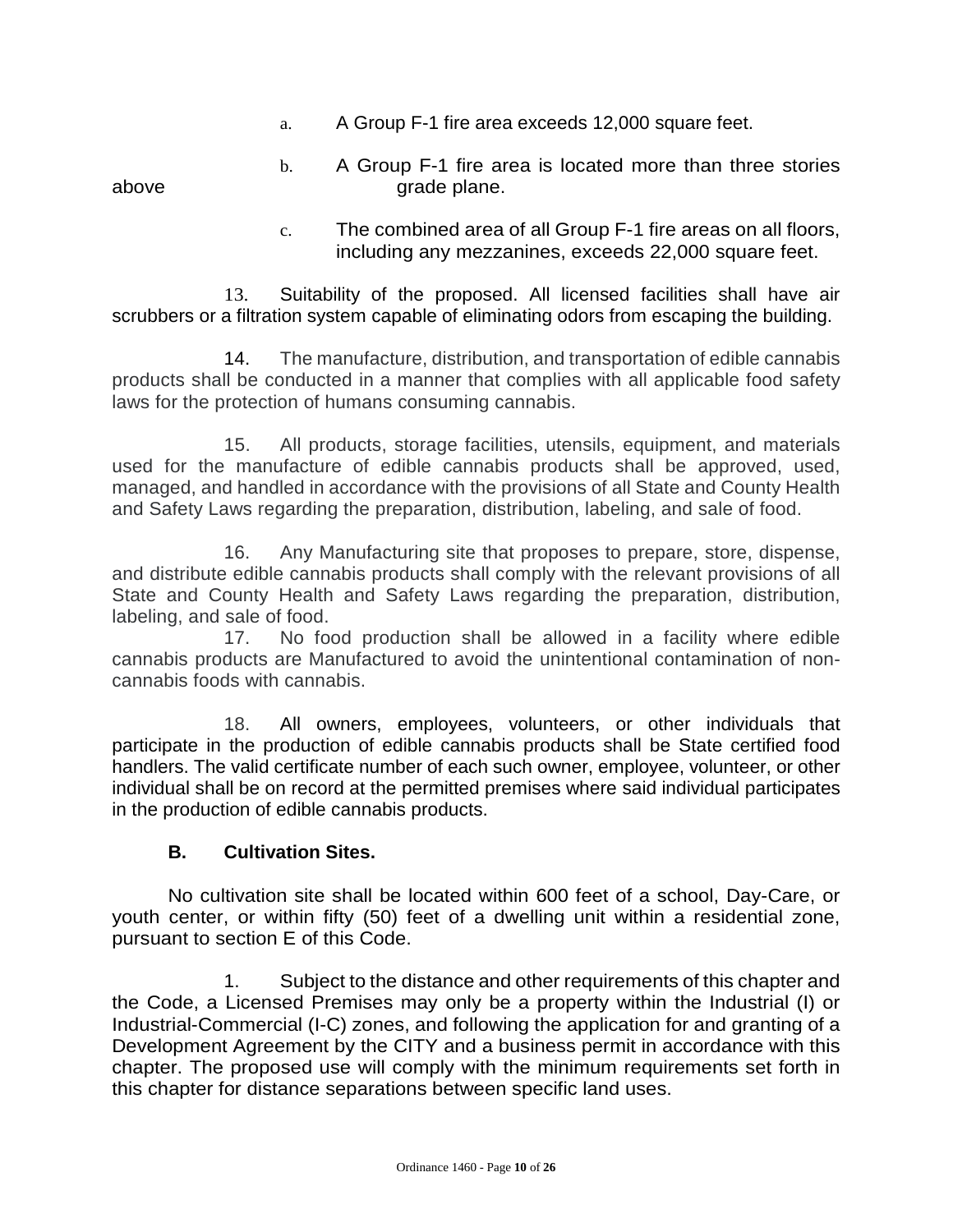2. All Cultivation Sites shall occur in an enclosed locked structure. Licensed Premises shall not exceed the 22,000 square feet maximum authorized pursuant to the controlling development agreement.

3. From a public right-of-way, there should be no exterior evidence of the cultivation of medical and adult use cannabis except for any signage authorized by this chapter.

4. All Cultivation Sites shall comply with the CITY's lighting standards including, without limitation, fixture type, wattage, illumination levels, shielding, and secure the necessary approvals and permits as needed.

5. All windows on the licensed premises of a cultivation site shall be appropriately secured and all cannabis securely stored.

6. Areas where cannabis is cultivated are wet locations, and the electrical system in such areas must comply with Title 8 of this code, Article 300.6(D) of the National Electric Code, CITY, and California building codes, fire codes, electrical codes, and all other applicable laws.

7. Cultivation Sites are under a Group F-1 (Factory Industrial Moderate-Hazard) Occupancy under the Fire Code. All new construction is required to be fire sprinkled under the Fire Code. For cultivation sites that will be sited in an existing structure, an automatic sprinkler system shall be provided throughout all buildings containing a Group F-1 occupancy where one of the following conditions exists:

- a. A Group F-1 fire area exceeds 12,000 square feet.
- b. A Group F-1 fire area is located more than 3 stories above grade plane.
- c. The combined area of all Group F-1 fire areas on all floors, including any mezzanines, exceeds 22,000 square feet.

8. In addition to a Manufacturing or Cultivation permit, a cannabis business applicant may apply for another use as permitted by MAUCRSA, a development agreement approved by city council, this chapter, and any rules adopted pursuant thereto.

9. Suitability of the proposed property. All licensed facilities shall have air scrubbers or a filtration system capable of eliminating odors from escaping the building.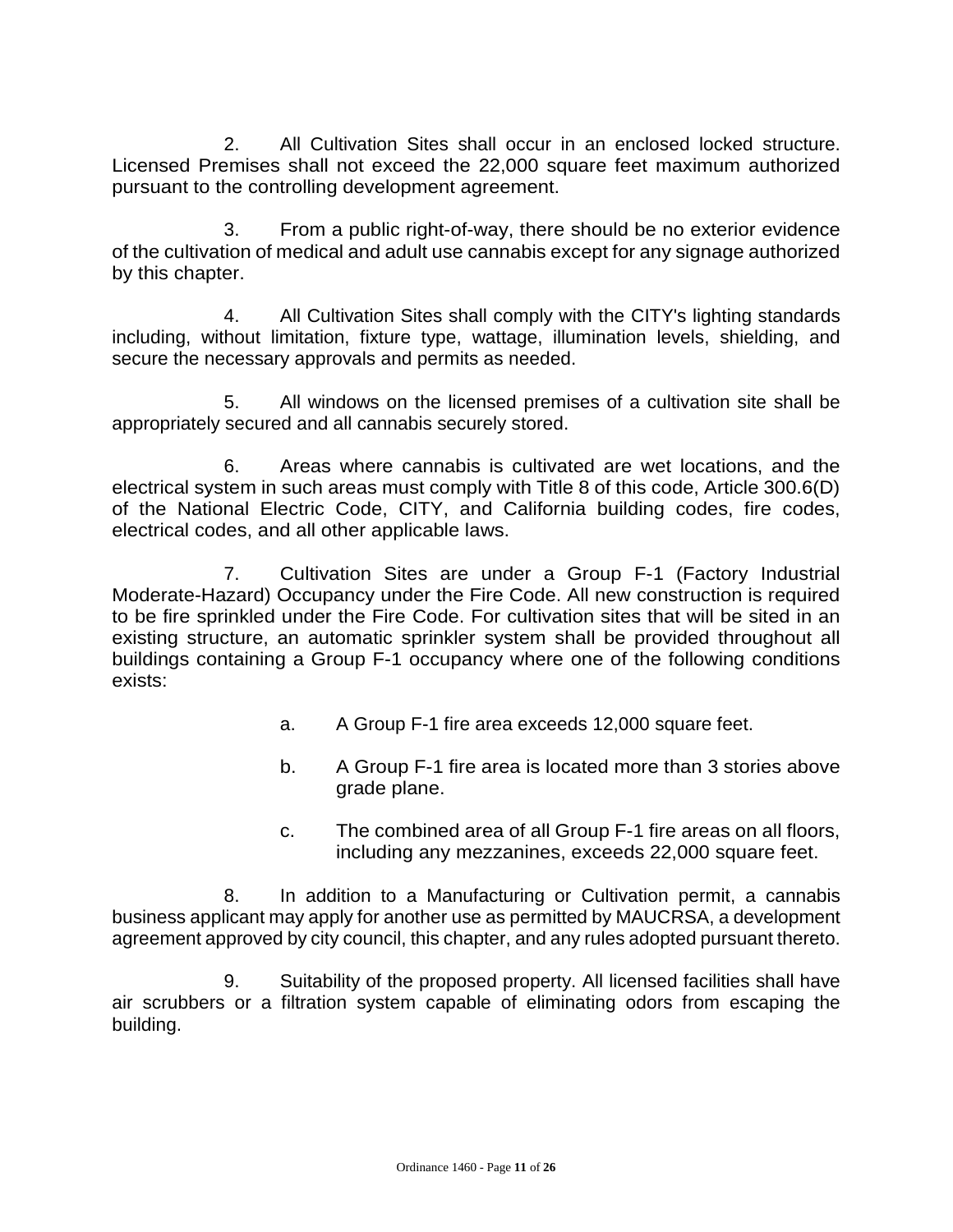## **C. Distribution Sites.**

1. A Distribution Licensee shall carry or move cannabis within the CITY in accordance with MAUCRSA and State regulations.

2. No Distribution site shall be located within 600 feet of a school, Day-Care center, or youth center or within twenty four (24) feet of a dwelling unit within a residential zone, pursuant to section E of this Code.

3. Subject to the distance and other requirements of this chapter and the Code, a Licensed Premises may only be a property within the Industrial (I) or the Industrial-Commercial (I-C) zones, and following the Application for and granting of a Development Agreement by the CITY and a business permit in accordance with this chapter. The proposed use shall comply with the minimum requirements set forth in this chapter for distance separations between specific land uses.

4. All Distribution, including but not limited to packaging, repackaging, loading, and unloading of products shall occur in an enclosed structure.

5. Licensed Premises for Distribution shall not exceed the 40,000 square feet maximum; it may be less than 40,000 square feet as negotiated pursuant to the controlling Development Agreement.

6. From a public right-of-way, there should be no exterior evidence of Commercial Cannabis Activity except for any signage authorized by this Code.

7. All Licensed Premises shall comply with the CITY's lighting standards including, without limitation, fixture type, wattage, illumination levels, shielding, and secure the necessary approvals and permits as needed.

8. All windows on the Licensed Premises of the Distribution site shall be appropriately secured and all cannabis securely stored.

9. All operations conducted on a Licensed Premises, and all equipment used therein, must be in compliance with all applicable state and local laws, including all building, electrical, and fire codes.

10. Licensed Premises are permitted under this Chapter under a Group F-1 (Factory Industrial Moderate-Hazard) Occupancy under the Fire Code. All new construction shall be fire sprinkled per the CFC. For Distribution sites that will be situated in an existing structure, an automatic sprinkler system shall be provided throughout all buildings containing a Group F-1 occupancy where one of the following conditions exists:

- a. A Group F-1 fire area exceeds 12,000 square feet.
- b. A Group F-1 fire area is located more than three stories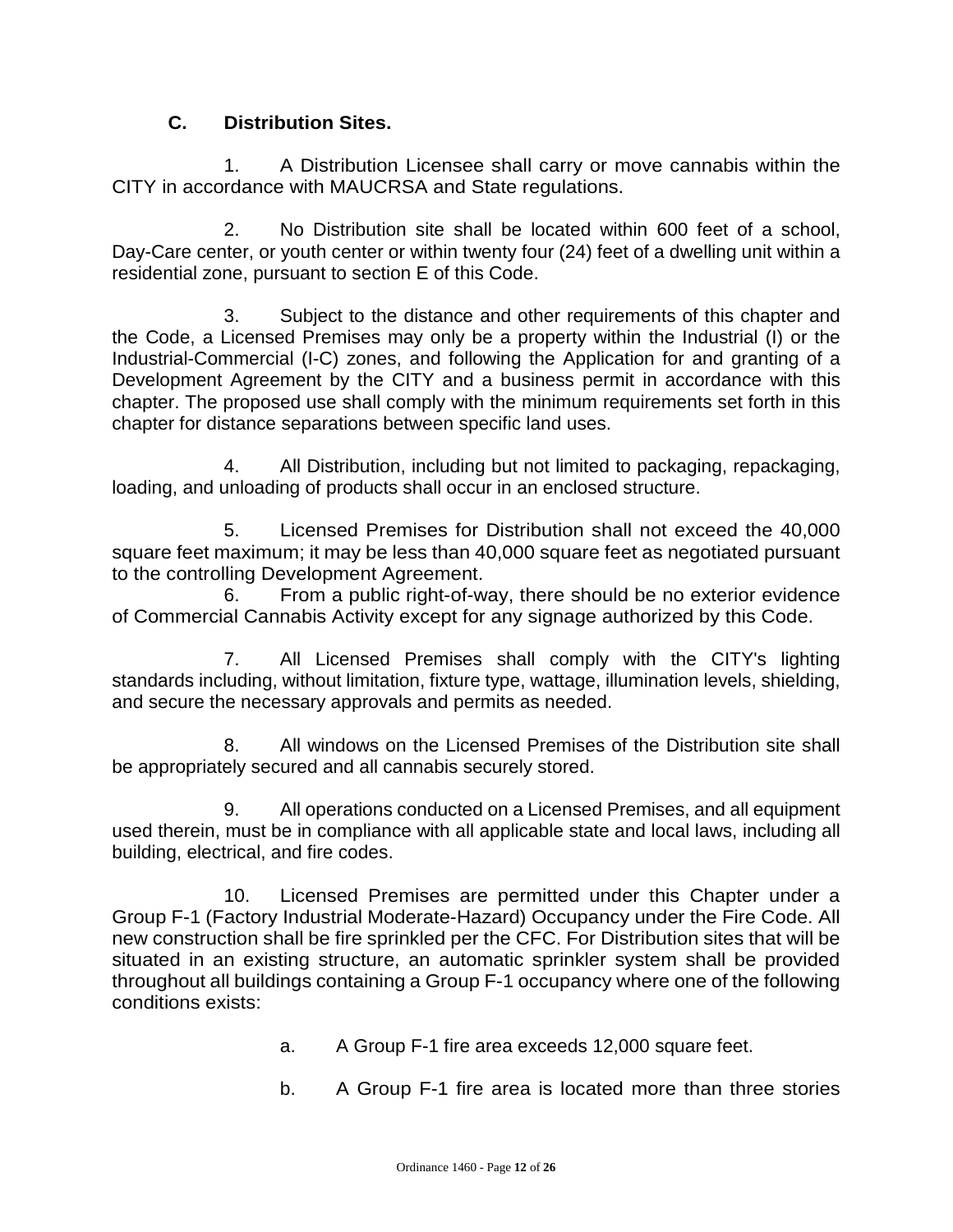above grade plane.

c. The combined area of all Group F-1 fire areas on all floors, including any mezzanines, exceeds 22,000 square feet.

11. Suitability of the proposed property. Staff reserves the right to require a licensed Distribution facility to install air scrubbers or a filtration system capable of eliminating odors from escaping the building if the facility is found to emit cannabis odors.

**D. Nonconforming Use.** Any Commercial Cannabis Activity or cannabis dispensary established or operating in the CITY in violation of this Chapter, or the ban established by Part 10, of Chapter 153 Section 153.120.320 of the Baldwin Park Zoning Code, shall not be considered a lawful or permitted nonconforming use, and no Commercial Cannabis Activity operating unlawfully is eligible for a Permit. Further, any such unlawfully established Commercial Cannabis Activity shall constitute a public nuisance subject to abatement by the CITY, pursuant to Chapter 95, Section 95.09.

**E. Distances.** All distances specified in this section shall be measured in the following manner:

1. For schools, Day-Care, parks, or youth centers, the distance shall be measured in a straight line from the subject property line to the closest property line of the lot on which the Commercial Cannabis Activity is to be located without regard to intervening structures.

2. For determining distance to residential zones, the distance shall be measured in a straight line from the subject building to the closest dwelling unit on the lot on which the cannabis business is to be located without regard to intervening structures.

**F. Factors Considered for Permit Approval.** Approval of a permit shall consider safety of the public, including, but not limited to, the following factors:

- 1. Suitability of the proposed property;
- 2. Suitability of the security plan;
- 3. Suitability of business plan and financial record keeping;
- 4. Criminal history;
- 5. Regulatory compliance history;
- 6. Good legal standing;
- 7. Community engagement;
- 8. Environmental impact; and
- 9. Labor relations.

#### **127.08: No Transfer or Change in Ownership or Location.**

An Owner who obtains a Permit under this chapter may not sell, transfer, pledge, assign, grant an option, or otherwise dispose of his or her ownership interest in the Commercial Cannabis Activity covered by any Permit issued under this Chapter without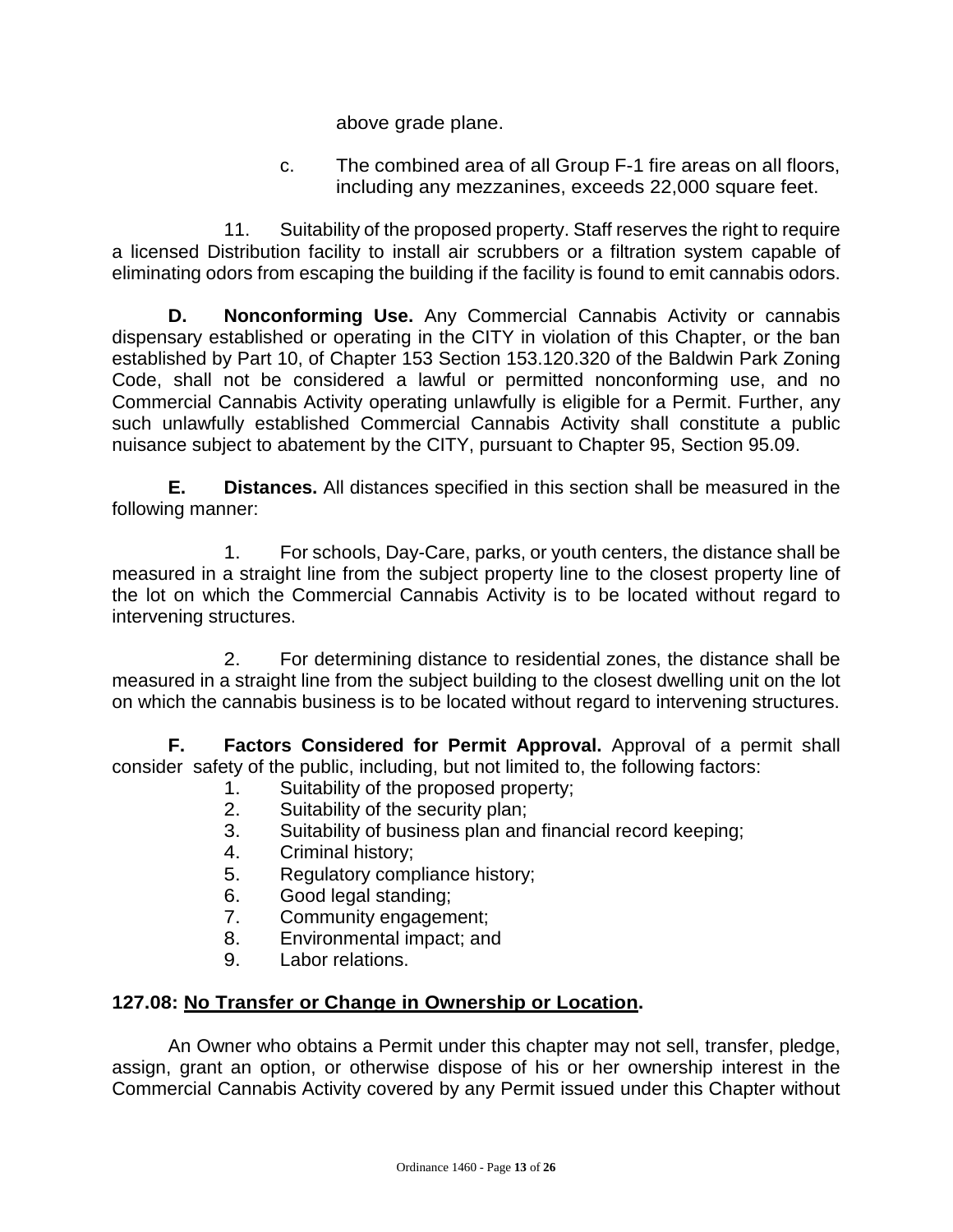a written request deemed appropriate by Chief Executive Office of the CITY, or his/her designees, and City Council approved, fully executed and effective Development Agreement.

The Licensed Premises shall only be the geographical area that is specifically and accurately described in executed documents verifying lawful possession. No Licensee is authorized to relocate to other areas or units within a building structure without first filing a change of location application, paying any applicable processing fees, and obtaining approval from the City Council, regardless of any possessory interest or right to possession to such additional space.

## **127.09: Altering or Modifying Location**

**A. Lawful Possession.** Persons permitted pursuant to the provisions of this chapter or those making application for such permits, must demonstrate proof of lawful possession of the Licensed Premises. Evidence of lawful possession consists of properly executed deeds of trust, leases, or other executed written documents.

**B. Modifying Location.** No Licensee shall add additional units or areas, thereby altering the initially approved premises, without filing an application to modify the location on forms prepared by the Chief Executive Officer, paying any applicable processing fees, and obtaining approval from the city council.

**C. Subletting Not Authorized**. No Licensee is authorized to sublet any portion of any Licensed Premises for any purpose, unless all necessary forms and application to modify the existing location to accomplish any subletting have been approved by the city council.

**D. Application Required to Alter or Modify Licensed Premises**. After issuance of a Permit, the Licensee shall not make any physical change, alteration, or modification of the Licensed Premises that materially or substantially alters the premises, production estimates, or the usage of the premises from the plans originally approved with the Development Agreement, without the prior written approval of the City Council or its designee. The Licensee whose Licenses Premises are to be materially or substantially changed is responsible for filing an application for approval on current forms provided by the City.

**E. What Constitutes a Material Change**. Material or substantial changes, alterations, or modifications requiring approval include, but are not limited to, the following:

1. Any increase or decrease in the total physical size or capacity of any licensed premises or Permit approved square footage;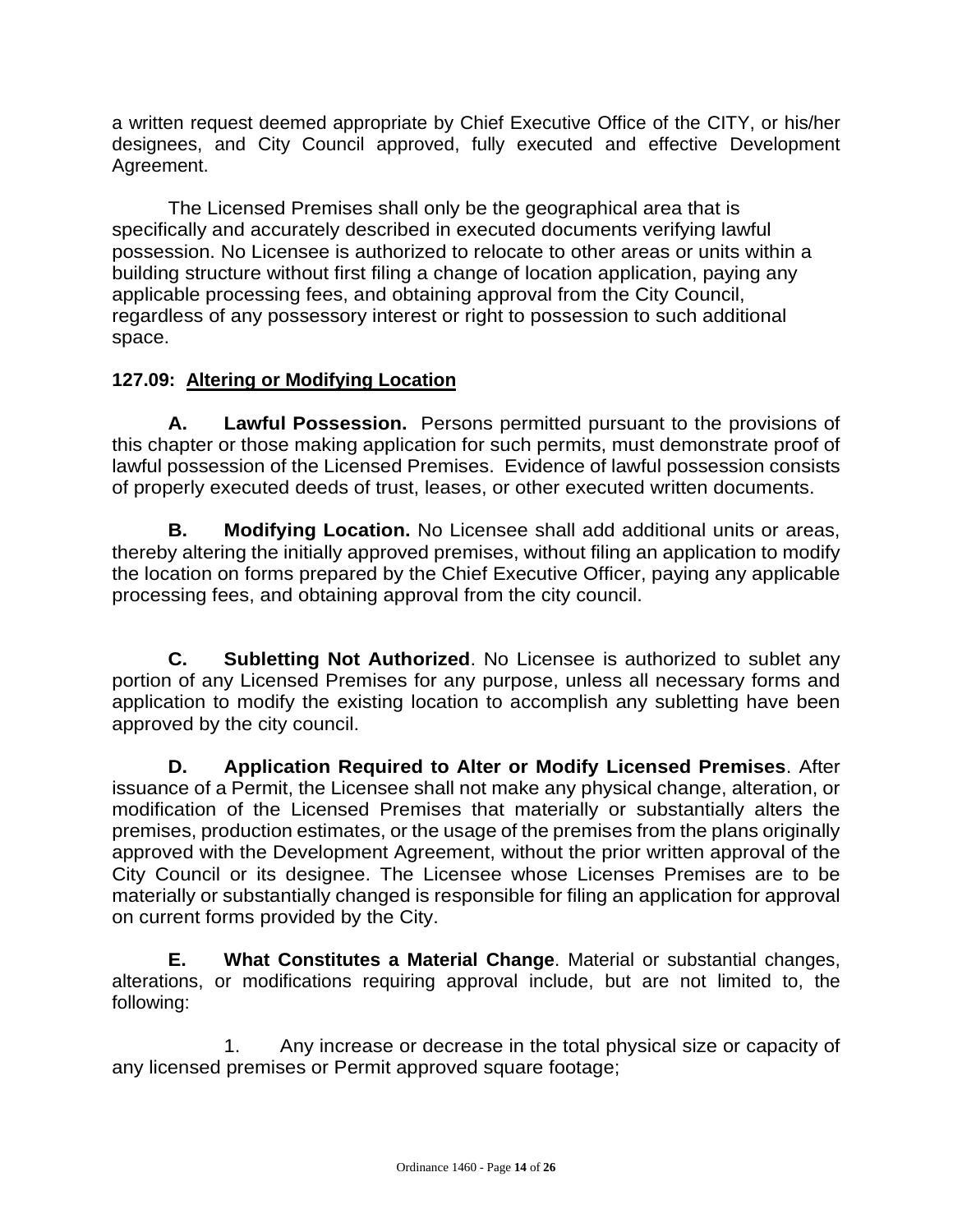2. The sealing off, creation of, or relocation of a common entryway, doorway, passage, or other such means of public ingress and/or egress, when such common entryway, doorway, or passage alters or changes limited access areas within the Licensed Premises;

3. The installation or replacement of electric fixtures or equipment, the lowering of a ceiling, or electrical modifications made for the purpose of increasing power usage to enhance cultivation activities.

**F**. **Application.** The City Council or its designee may grant approval for the types of changes, alterations, or modifications described herein upon the filing of an application by the Licensee and payment of any applicable fee. The Licensee must submit all information requested by the city council or its designee including but not limited to documents that verify the following:

1. The Licensee will continue to have exclusive possession of the premises, as changed, by ownership, lease, or rental agreement, and sole control of all production; and

2. The proposed change conforms to any and all City restrictions related to the time, manner, and place of regulation of the commercial cannabis activity.

///

///

# **127.10: Grounds for Denial of Permit-Additional Conditions Imposed**

**A. Rejection; Findings.** The Chief Executive Officer or designee may reject an application upon making any of the following findings:

1. The Applicant made one or more false or misleading statements or omissions on the registration application or during the application process;

2. The Applicant's business entity, if applicable, is not properly organized and is not in "good standing," in strict compliance pursuant to the applicable law, rules, and regulations;

3. The Applicant fails to meet the requirements of this chapter or any regulation adopted pursuant to this Chapter;

4. The Applicant's facility or its location is in violation of any building, zoning, health, safety, or other provision of this Code, or of any state or local law or the facility or its location is not permitted in the proposed area, or the issuing or continuation of a permit would be contrary to the public health, welfare, safety, or morals;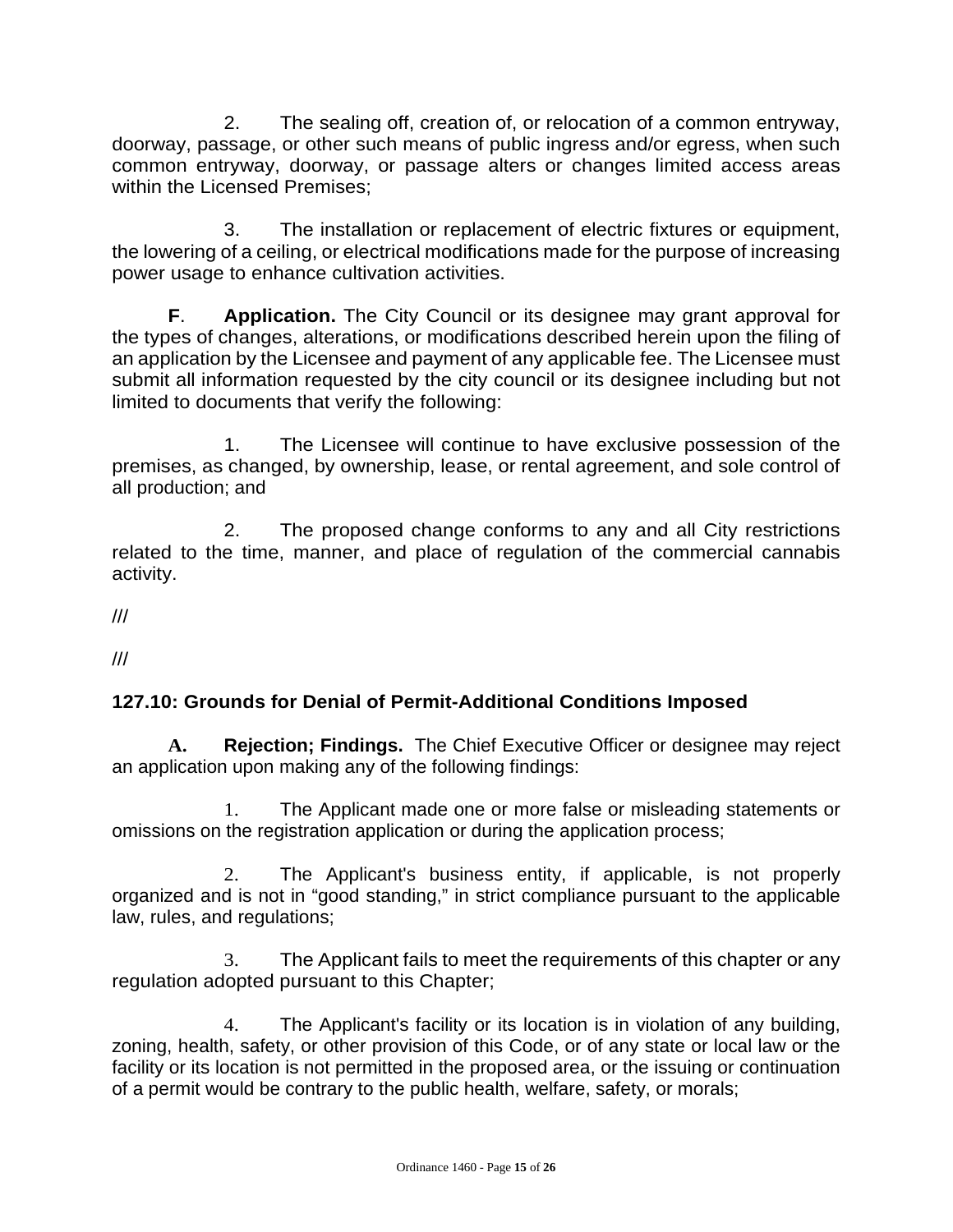5. The Applicant, or any of its officers, directors, owners, managers, or employees is under twenty-one (21) years of age;

6. The Applicant, or any of its officers, directors, or owners, or any Person who is managing or is otherwise responsible for the activities of the Licensed Premises, or any employee who participates in the dispensing, cultivation, processing, manufacturing, distributing, delivery, or transporting of medical and/or adult commercial cannabis and/or cannabis products or who participates in the daily operations of the medical and/or adult use commercial cannabis facility, has been convicted of a violent felony, a felony or misdemeanor involving fraud, deceit, embezzlement, or moral turpitude;

7. The Applicant or any of its officers, directors, owners, or managers is a licensed physician making patient recommendations for cannabis;

8. The Applicant or any of its officers, directors, owners, or managers has been sanctioned by the CITY, the State of California, or any county for unregistered medical cannabis activities or has had a registration revoked under this chapter in the three (3) years;

9. The Applicant did not pay to the CITY the required application and processing fees;

10. Good cause exists to deny the application, as defined in this chapter.

11. Applicant's application does not reflect the purpose of this chapter, to promote the health, safety, morals, and general welfare of residents and businesses within the CITY.

## **127.11: Security**

# **A. General Security Requirements**

1. Security cameras shall be installed and maintained in good working condition and used in an on-going manner with at least 240 continuous hours of digitally recorded documentation in a format approved by the Chief of Police and/or his designee. The cameras shall be in use 24 hours per day, 7 days per week. The areas to be covered by the security cameras include, but are not limited to, the storage areas, manufacturing or cultivation areas, all doors and windows, and any other areas as determined by the Chief of Police and/or his designee.

2. Entrances to any storage areas shall be locked at all times and under the control of Licensee's staff.

3. The business entrance(s) and all window areas shall be illuminated during evening hours. The applicant shall comply with the City's lighting standards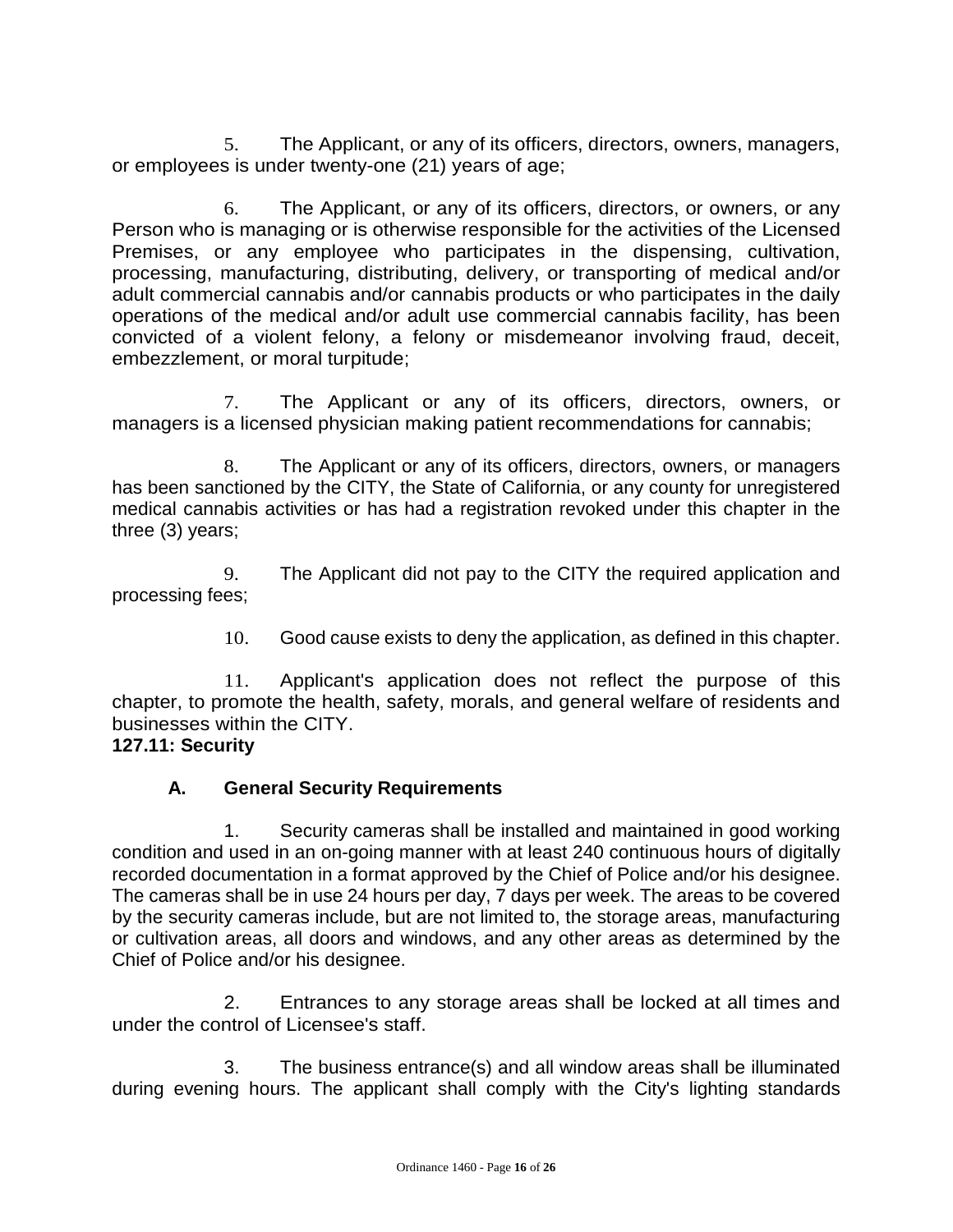regarding fixture type, wattage, illumination levels, shielding, etc., and secure the necessary approvals and permits as needed.

4. All windows on the Licensee's building shall be unopenable or locked and all product securely stored.

5. Each Licensee shall implement a system to track the cultivation and manufacturing of cannabis in order to prevent the Licensee from diverting or transporting cannabis to any location not authorized by state laws or any local law or regulation.

6. All waste and disposal containers shall be stored in a secure area, and under the control of Licensee's staff.

## **B. Security Alarm Systems** - **Minimum Requirements**

1. Each Licensed Premises shall have a Security Alarm System, installed by a licensed alarm company that alters the alarm monitoring company on all premises entry points and windows.

2. Each Licensed Premises must be continuously monitored by an alarm monitoring company.

3. The Licensed Premises shall maintain up-to-date records and existing contracts on the premises that describe the location and operation of each security alarm system, a schematic of security zones, the name of the licensed alarm company, and the name of any vendor monitoring the premises.

4. Upon request, each licensee shall make available to the Chief Executive Officer or any state or local law enforcement agency, for a purpose authorized by this chapter or state or local law enforcement purpose, all information related to security alarm systems, recordings, monitoring, and alarm activity.

**C. Lock Standards-Minimum Requirement**. On all doors, the Licensee shall ensure the use of commercial-grade, nonresidential door locks.

## **D. Video Surveillance Requirements:**

1. Prior to exercising the privileges of a permit under this chapter, an applicant must install fully operational video surveillance and camera recording system. The recording system must record in digital format and meet the requirements outlined in this Section.

2. All physical, non-cloud based, video surveillance recordings must be stored in a secure area that is only accessible to the management staff of the Licensed Premises.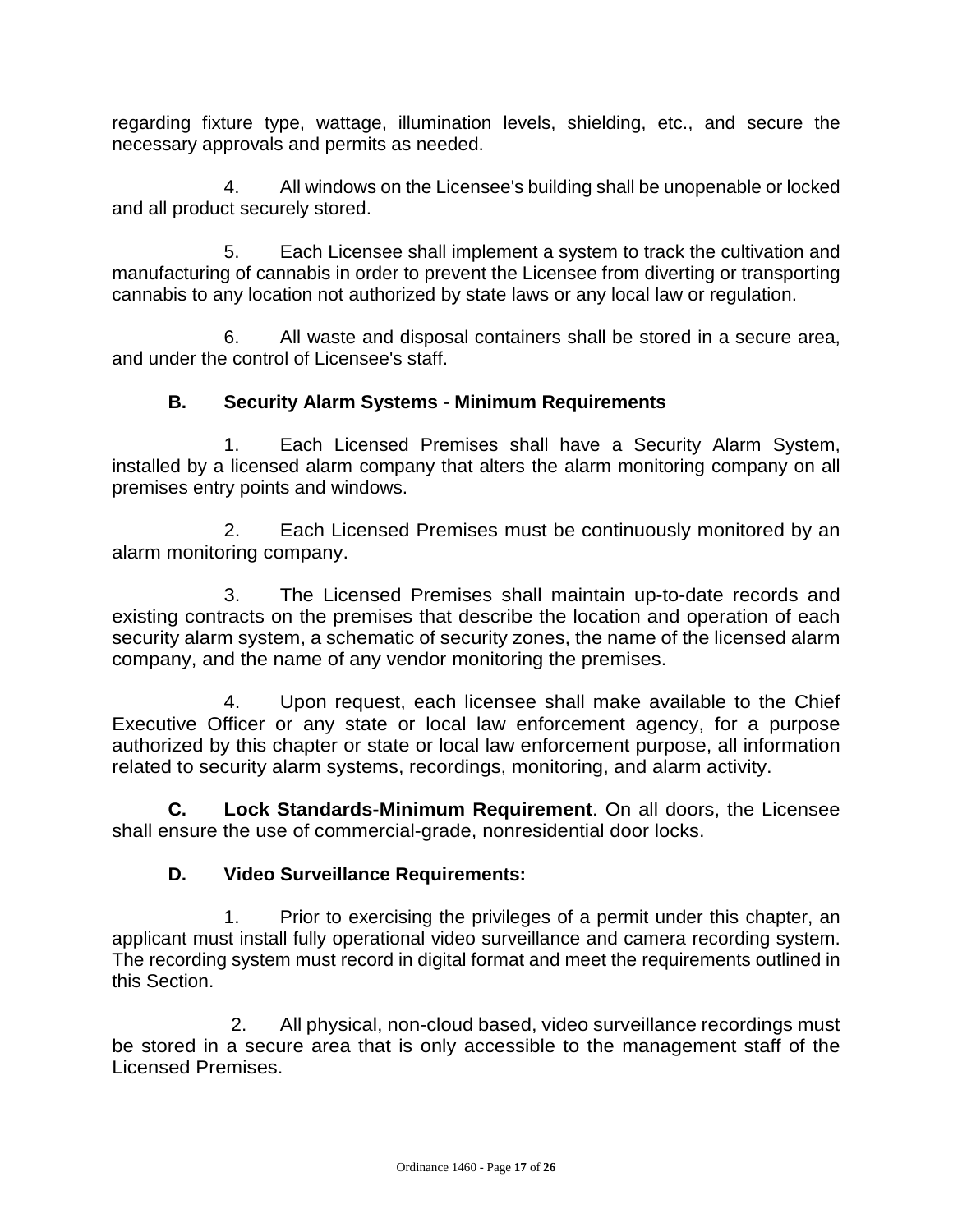3. Video surveillance records and all recordings must be made available upon request to the Chief of Police or any other state or local law enforcement agency for a purpose authorized by this chapter or for any other state or local law enforcement purpose.

4. Video surveillance records shall be held in confidence by all employees and representatives of the Chief Executive Officer, except that the Chief of Police or his designee may provide such records and recordings to a state or local law enforcement agency for a purpose authorized by this Chapter or for a state or local law enforcement purpose.

5. A sign shall be posted in a conspicuous place near each point of entry and/or exit that shall be not less than 12 inches wide and 12 inches high, composed of letters not less than one inch in height, stating "All Activities Monitored by Video Camera" or "These Premises Are Being Digitally Recorded" or other similar language advising all persons entering the Licensed Premises that a video surveillance and camera recording system is in operation at the Licensed Premises and recording all activity as provided in this Chapter.

6. The Licensed Premises shall use video surveillance equipment and a camera system that can be accessed remotely 24 hours a day by the Baldwin Park Police Department and the City, as specified in each development agreement.

# **E. Video Surveillance Equipment**

1. Video surveillance equipment shall, at a minimum, consist of digital or video recorders, cameras capable of meeting the recording requirements described in this section, video monitors, digital archiving devices, and a color printer capable of delivering still photos.

2. All video surveillance systems must be equipped with a failure notification system that provides prompt notification to the licensed permit holder of any prolonged surveillance interruption and/or the complete failure of the surveillance system.

3. Licensed Premises are responsible for ensuring that all surveillance equipment is properly functioning and maintained so that the playback quality is suitable for viewing and the surveillance equipment is capable of capturing the identity of all individuals and activities in the monitored areas.

4. All video surveillance equipment shall have sufficient battery backup to support a minimum of 4 hours of recording in the event of a power outage.

# **F. Placement of Cameras and Required Camera Coverage**

1. Camera placement shall be capable of identifying activity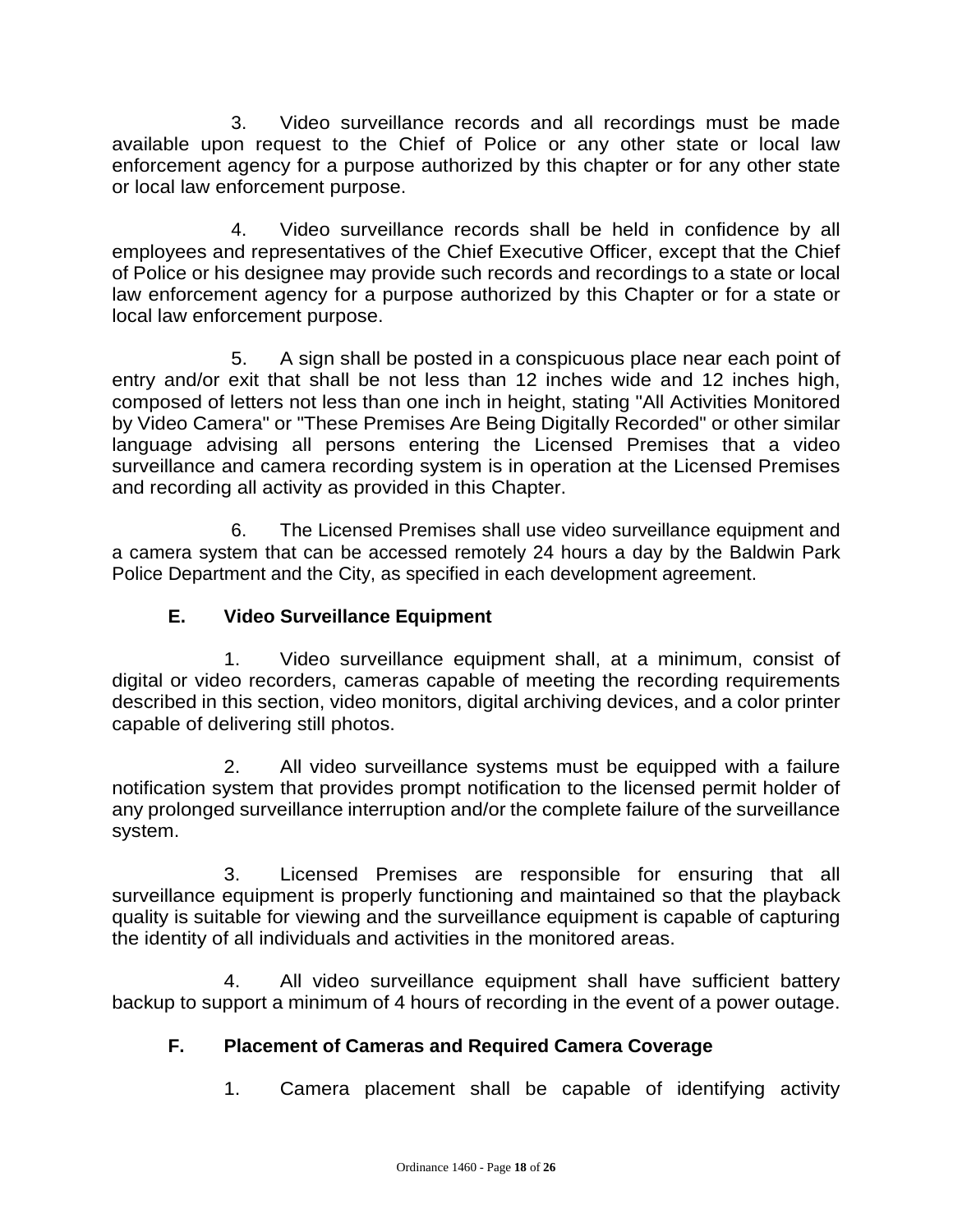occurring within 20 feet of all points of ingress and egress and shall allow for the clear and certain identification of any individual and activities on the Licensed Premises.

2. All entrances and exits to the facility shall be recorded from both indoor and outdoor vantage points.

3. The system shall be capable of recording all pre-determined surveillance areas in any lighting conditions. If the Licensed Premises has a cannabis cultivation area, a rotating schedule of lighted conditions and zero-illumination can occur as long as ingress and egress points to those areas remain constantly illuminated for recording purposes.

4. Areas in which cannabis is grown, tested, cured, manufactured, or stored shall have camera placement in the room at a height that provides a clear, unobstructed view of activity without sight blockage from lighting hoods, fixtures, or other equipment.

5. Cameras shall also be placed at each location where weighing, packaging, transport, preparation, or tagging activities occur.

6. At least one camera must be dedicated to record the access points to the secured surveillance recording area.

7. All outdoor cultivation areas must meet the same video surveillance requirements applicable to any other indoor Limited-Access Areas.

# **G. Location and Maintenance of Surveillance Equipment**

1. Surveillance recording equipment must be housed in a designated, locked, and secured enclosure with access limited to authorized employees, agents of the Chief Executive Officer, state or local law enforcement agencies for a purpose authorized by this chapter or for any other state or local law enforcement purpose, and service personnel or contractors.

2. The Licensee must keep a current list of all authorized employees and service Personnel who have access to the surveillance system and/or room on the Licensed Premises. Licensed Premises must keep a surveillance equipment maintenance activity log on the Licensed Premises to record all service activity, with the identity of the individual(s) performing the service, the service date and time, and the reason for service to the surveillance system.

3. Each Licensed Premises located in a shared building must have a separate surveillance room/area that is dedicated to that specific Licensed Premises. All minimum requirements for equipment and security standards as set forth in the section apply to the review station.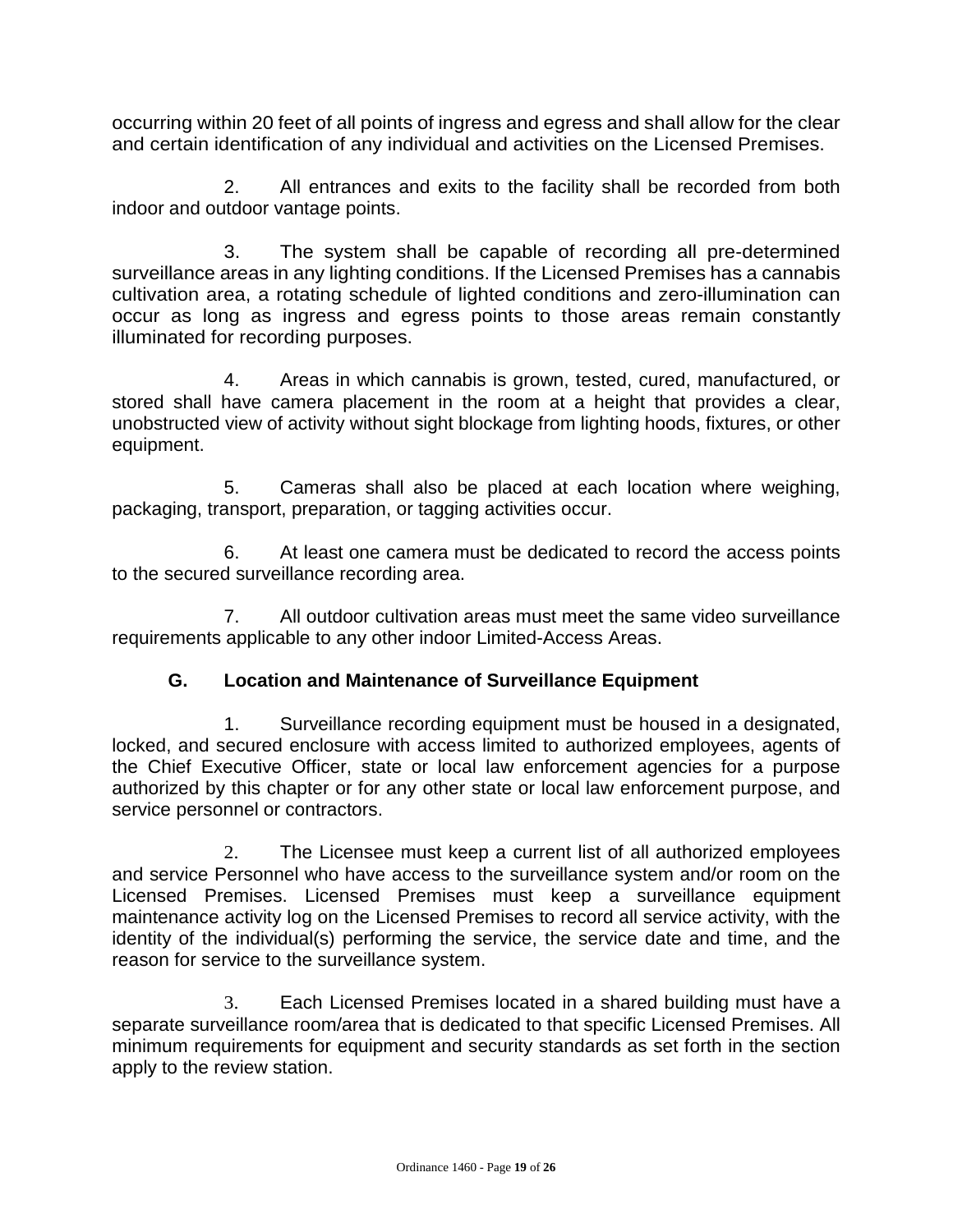## **H. Video Recording and Retention Requirements**

1. All camera views of all recorded areas must be continuously recorded 24 hours a day.

2. All surveillance recordings must be kept for a minimum of 90 days and be in a format that can be easily accessed for viewing on premises. Video recordings must be archived in a format that ensures authentication of the recording as legitimately captured video and guarantees that no alteration of the recorded image has taken place.

3. The surveillance system or equipment must have the capabilities to produce a color still photograph from any camera image, live or recorded.

4. The date and time must be embedded on all surveillance recordings without significantly obscuring the picture.

5. Time is to be measured in Pacific Standard Time in accordance with the U.S. National Institute of Standards and Technology.

6. After the 90-day surveillance video retention schedule has lapsed, surveillance video recordings must be erased or destroyed prior to being discarded or disposed of for any other purpose. Surveillance video recordings may not be destroyed if the licensed Permit Holder knows or should have known of a pending criminal, civil, or administrative investigation or any other proceeding for which the recording may contain relevant information.

## **I. Other Records**

All records applicable to the surveillance system and cannabis tracking system shall be maintained on the Licensed Premises. At a minimum, Licensed Premises shall maintain a map of the camera locations, direction of coverage, camera numbers, surveillance equipment maintenance activity log, user authorization list, and operating instructions for the surveillance equipment.

## **J. Suitability of Security Plan**

The Applicant's security plan shall include twenty-four (24) hours per day security. The presence of security personnel on premises and/or periodic patrolling of the premises within the twenty-four (24) hours per day is permitted.

# **127.12: Fees and Charges.**

# **K. Applicable Fees**

Prior to operating in the CITY, the commercial cannabis permit holder for each Licensed Premises shall timely and fully pay all fees associated with the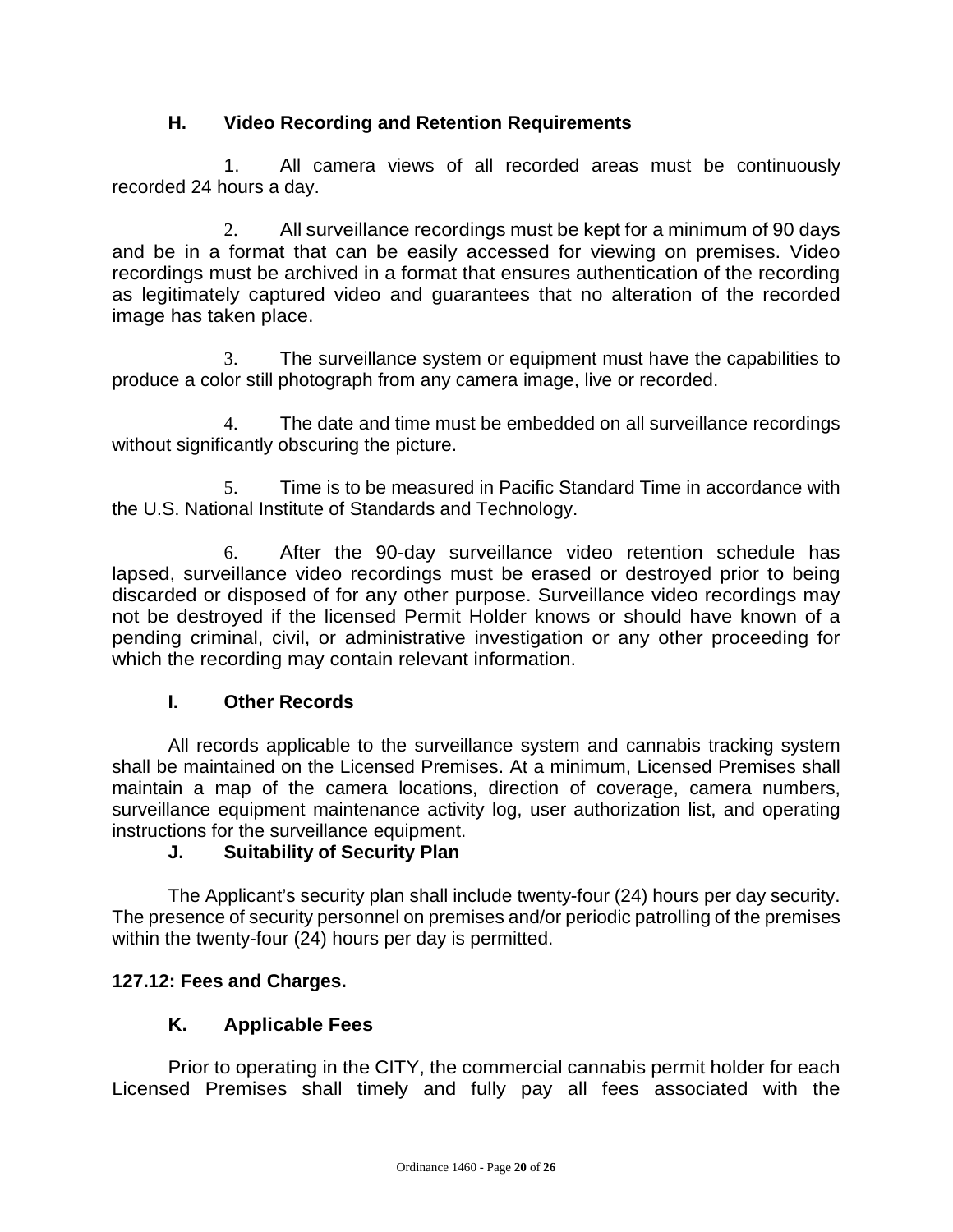establishment of that business. The fees shall be as set forth in the schedule of fees and charges established by resolution of the city council, including, but not limited to, the following:

1. Application fee for accepting a registration application; due and payable in full at the time an application is submitted;

2. Processing fee for the cost to the CITY of processing an application and reviewing, investigating, and scoring each application in accordance with any evaluation system to determine eligibility for issuance of a Permit, due and payable in full at the time a registration application is submitted;

3. Permit issuance fee for the cost to the city of preparing a Development Agreement, City Council review and approval of the Development Agreement and the Permit, and preparation and issuance of the Permit as authorized by the City Council, due and payable in full at the time the city issues a Permit;

4. Amended registration fee for the cost to the CITY of reviewing amendments or changes to the registration form previously filed on behalf of the Licensed Premises; due and payable in full at the time amendments or changes to any Permit form is submitted to the CITY;

5. Permit renewal fee for the cost to the city of processing an application to renew a Permit; due and payable in full at the time application is made to renew a Permit;

6. Any fees for inspection or investigation that are not included within the other fees associated with registration; due and payable in full upon request of the CITY; and

7. Any fees set forth in the applicable Development Agreement.

///

///

#### /// **127.13: Limitations on City's liability**

**A. No CITY Liability.** To the fullest extent permitted by law, the CITY does not assume any liability whatsoever, with respect to approving any Permit pursuant to this chapter or the operation of any Commercial Cannabis Activity approved under to this Chapter.

**B. Indemnity and Insurance**. As a condition of approval of a Permit, as provided in this chapter, the Applicant or its legal representative shall do the following: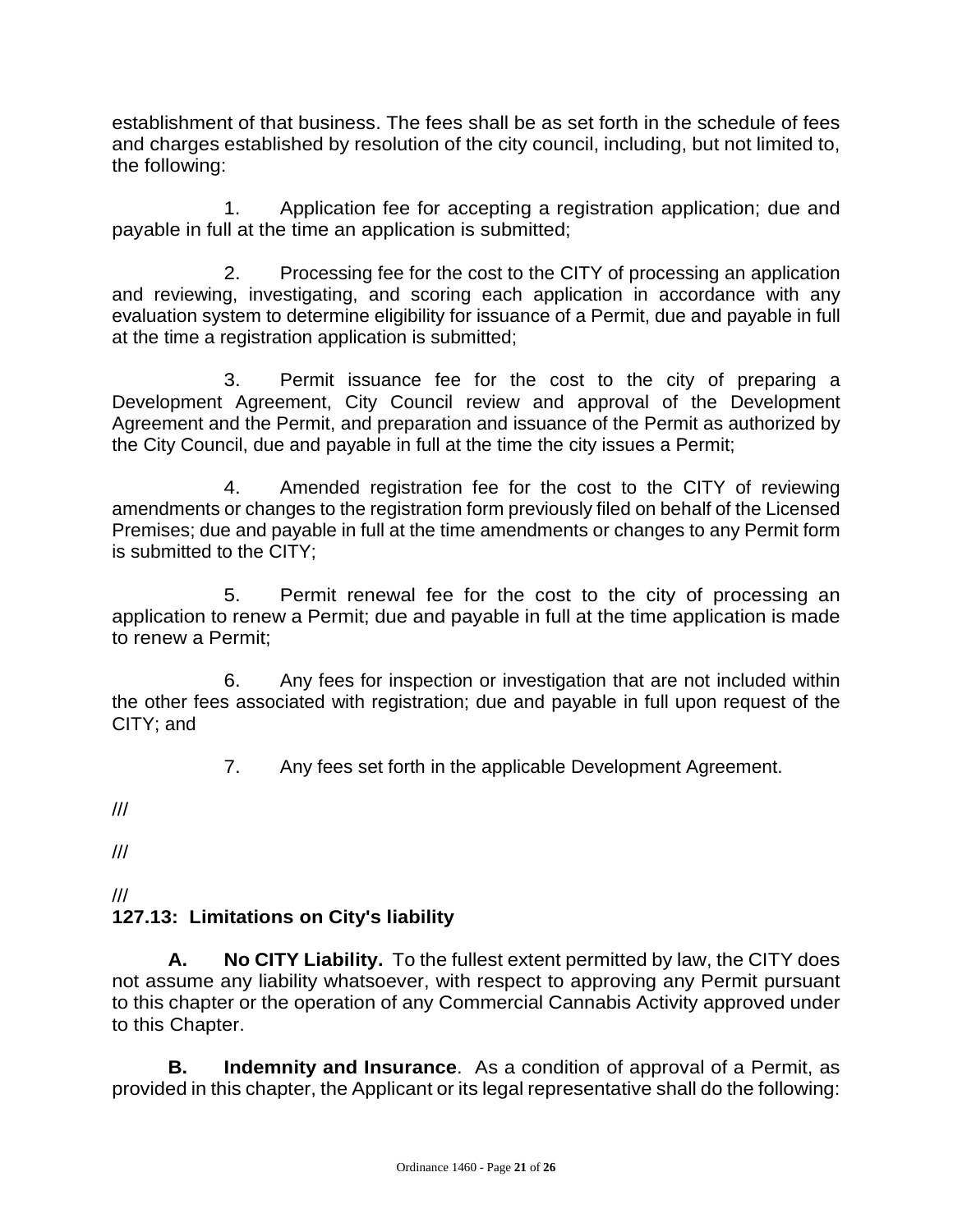1. Execute an agreement indemnifying the CITY from any claims, damages, injuries, or liabilities of any kind associated with the registration or operation of the cannabis facility or the prosecution of the cannabis facility or its owners, managers, directors, officers, employees, or its qualified patients or primary caregivers for violation of federal or state laws;

2. Maintain insurance in the amounts and of the types that are acceptable to the city Council or designee;

3. Name the CITY as an additional insured on all CITY-required insurance policies;

4. Agree to defend, at its sole expense, any action against the CITY, its agents, officers, and employees related to the approval of the Licensee's regulatory permit; and

5. Agree to reimburse the CITY for any court costs and attorney fees that the CITY may be required to pay as a result of any legal challenge related to the CITY's approval of the Licensee's Permit. The CITY may, at its sole discretion, participate at its own expense in the defense of any such action, but such participation shall not relieve the operator of its obligation hereunder.

## **127.14. Inspections**

**A. Right to Inspect.** The Chief Executive Officer, Chief of Police or their designees, shall have the right to enter all Licensed Premises, from time to time, unannounced during the facility's hours of operation for the purpose of making reasonable inspections to observe and enforce compliance with this Chapter, to inspect and copy records required to be maintained under this Chapter, or to inspect, view, and copy recordings made by security cameras, all without requirement for a search warrant, subpoena, or court order, and subject to appropriate fees as specified in the development agreement.

**B. Noncompliant Operations.** Operation of a Licensed Premises in noncompliance with any conditions of approval or the provisions of this chapter shall constitute a violation of the Code and shall be enforced pursuant to the provisions of this Code.

**C. Revocation of Permit.** The Chief Executive Officer or designee may summarily suspend or revoke a Permit, or disqualify an applicant from the registration process, or elect not to renew a regulatory permit if any of the following, singularly or in combination, occurs:

1. The Chief Executive Officer or designee determines that the cannabis facility has failed to comply with any requirement of this chapter or the approved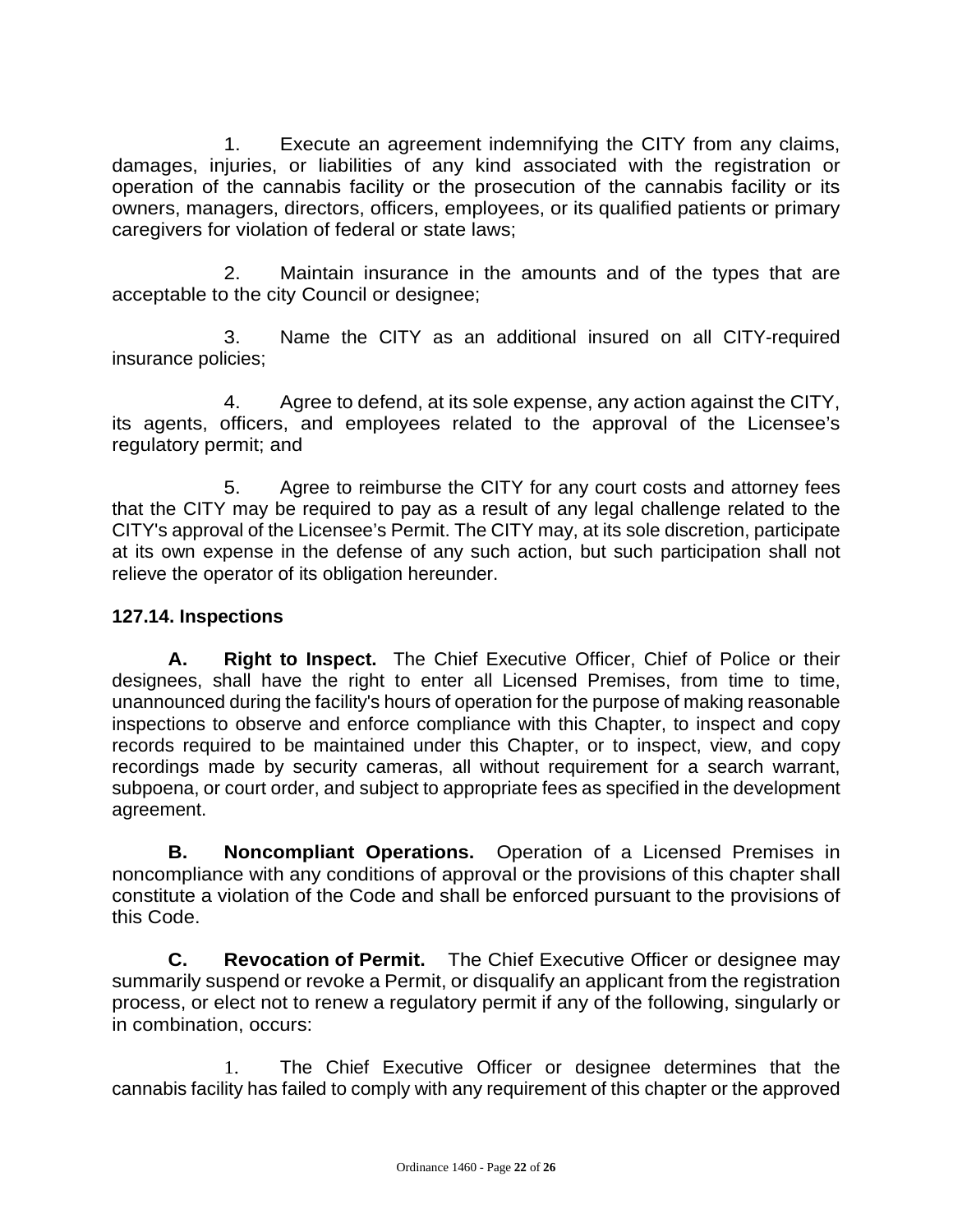development agreement or any condition of approval or a circumstance or a situation has been created that would have permitted the Chief Executive Officer or designee to deny the regulatory permit under this chapter or elect not to renew or revoke the permit under this chapter;

2. The Licensee or Applicant has conducted itself or is being conducted in a manner that creates or results in a public nuisance, as defined in Chapter 95 of the BPMC;

3. The Licensee Premises ceased operations for more than 90 calendar days, including during change-of-ownership proceedings;

4. Ownership is changed without the City Council approval and authorization under this Chapter;

5. The Licensee relocates to a different location or premises without City Council approval and authorization; and

6. The Licensee fails to allow inspection or copying of the security recordings or the activity logs or records required to be kept under this chapter or denies entry to the premises to city officials authorized to inspect the premises.

**D. Abatement.** The CITY shall initiate abatement proceedings as authorized by the Code, if necessary, to correct any violation of this Chapter or Code.

**E. Violation Deemed Misdemeanor-Penalty.** Any Person violating any of the provisions of this Chapter or any applicable rule in this chapter or Code, shall be guilty of a misdemeanor, and upon conviction thereof shall be punishable by the maximum penalties provided for in the Penal Code section 19.

## **127.15: Public Nuisance Prohibited**

It is hereby declared to be unlawful and a public nuisance for any person owning, leasing, occupying, or having charge of any parcel within the city to create a public nuisance in the course of cultivating, manufacturing, testing, or distributing cannabis or any part thereof in any location, indoor or outdoor. A public nuisance may be deemed to exist if such activity produces:

**A**. **Odors.** Odors which are disturbing to people of reasonable sensitivity or present on adjacent or nearby property or areas open to the public.

**B**. **Repeated Responses**. Repeated responses to the Licensed Premises by law enforcement personnel.

**C**. **Disruption to Free Passage**. A repeated disruption to the free passage of persons or vehicles in the neighborhood, excessive noise, exceeding the noise levels set by Baldwin Park Zoning Code Section 153.140.070, which is disturbing to people of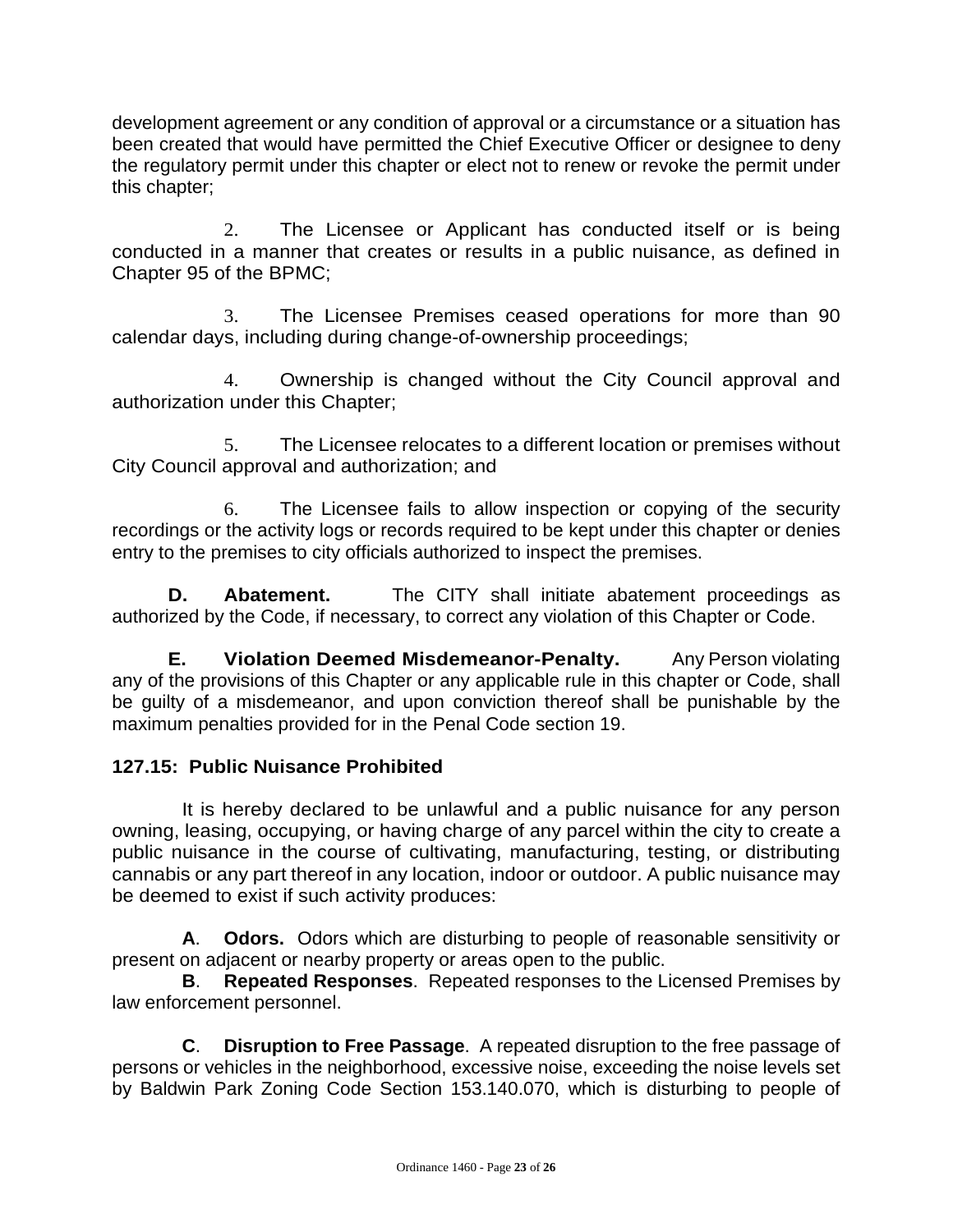normal sensitivity on adjacent or nearby property or areas open to the public.

**D**. **Other Disruption Activity**. Any other impacts on the neighborhood that are disruptive of normal activity in the area including, but not limited to, grow lighting visible outside the building, excessive vehicular traffic or parking occurring at or near Premises, and excessive noise emanating from the Premises.

**E**. **Outdoor Commercial Cannabis Activity.** Outdoor growing and cultivation of cannabis.

## **127.16: Appeals**

Any decision regarding or pertaining to the permit process set forth in this Chapter, or any action taken by the Chief Executive Officer or designee pursuant hereto, may be appealed to the City Council. Such appeal shall be taken by filing with the city clerk, within ten (10) days after notice of the action or decision complained of has been issued, a written statement setting forth the grounds for the appeal. The City Clerk shall transmit the written statement to the city council, and at its next regular meeting, the council shall set a time and place for a hearing on the appeal. Notice of the time and place of such hearing shall be mailed to the appellant. The decision of the City Council on such appeal shall be final and binding on all parties concerned.

## **127.17: Statewide Regulation.**

This Chapter, and the provisions herein, shall be read consistent with any statewide regulation of Commercial Cannabis Activity now and in the future. This ordinance shall govern the conduct of a business allowed to operate a commercial cannabis activity in the CITY.

## **127.17: Interpretation.**

The provisions of this Chapter shall be read to be consistent with State laws, this chapter, and this Code. At no time shall a Commercial Cannabis Activity in compliance with state law and this Code be deemed to be an unlawful business.

#### **127.18: Severability.**

Should any provision of this chapter, or its application to any person or circumstance, be determined by a court of competent jurisdiction to be unlawful, unenforceable, or otherwise void, that determination shall have no effect on any other provision of this chapter or the application of this chapter to any other person or circumstance, and the provisions of this chapter are severable.

**SECTION 2.** If any section, subsection, sentence, clause, phrase, or word of this ordinance is for any reason held to be invalid or unconstitutional by the decision of any court of competent jurisdiction, such decision shall not affect the validity of the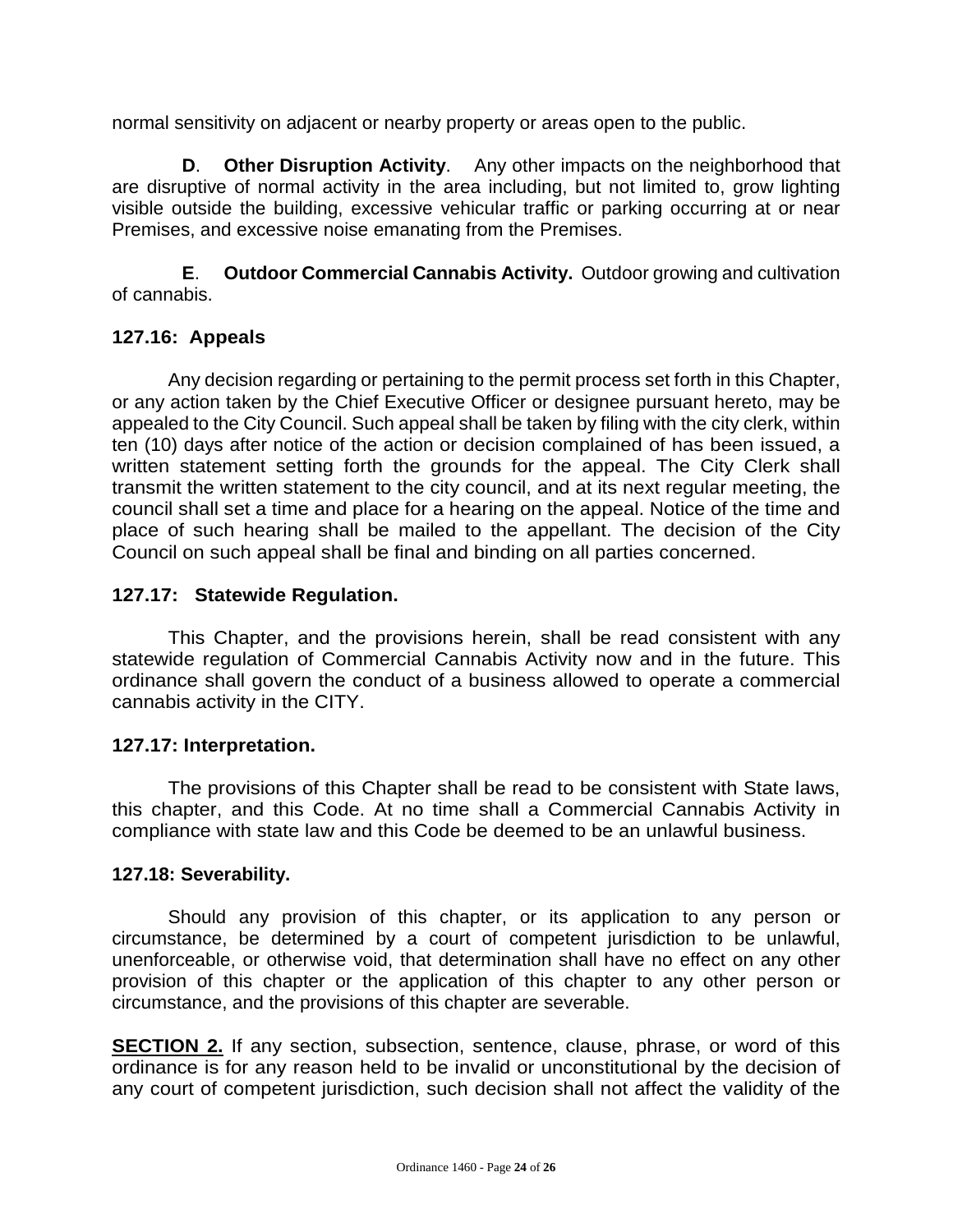remaining portions of this ordinance. The City Council hereby declares that it would have adopted this ordinance, and each and every section, subsection, sentence, clause, or phrase not declared invalid or unconstitutional without regard to whether any portion or the ordinance would be subsequently declared invalid or unconstitutional.

**SECTION 3.** This ordinance shall go into effect and be in full force and operation from and after thirty (30) days after its final reading and adoption.

First read at a regular meeting of the City Council of the City of Baldwin Park held on the 6<sup>th</sup> day of October, 2021, and adopted and ordered published at a regular meeting of said Council on the 3rd day of November, 2021.